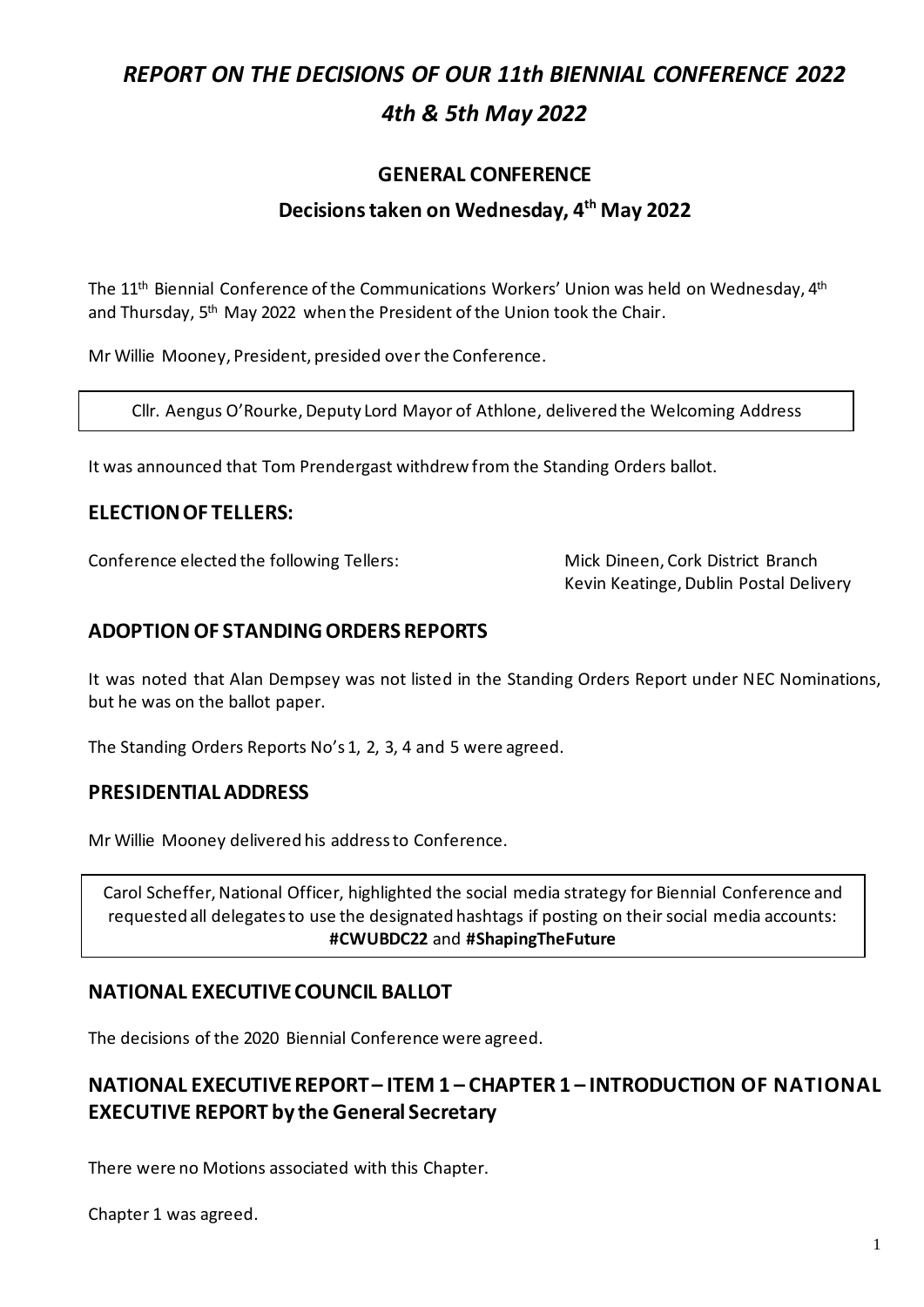## **NATIONAL EXECUTIVE REPORT – ITEM 2 – CHAPTER 2 – UNION STRUCTURE & ORGANISATION***(Private Session)*

Seán McDonagh, General Secretary, gave a presentation *"CWU Strategy – Shaping the Future Union"*

There were no Motions associated with this Chapter.

Chapter 2 was agreed.

### **NATIONAL EXECUTIVE REPORT – ITEM 3 – CHAPTER 4 – FINANCE** *(Private Session)*

Ian McArdle, Deputy General Secretary, gave a presentation *"Finance"*

Laura McKenna, Industrial Organiser, gave a presentation *"Members' Benefits"*

There were no Motions associated with this Chapter.

Chapter 4 was agreed.

#### **NATIONAL EXECUTIVE REPORT – ITEM 4 – CHAPTER 3 –ORGANISING & CAMPAIGNING**

Fionnuala Ní Bhrógáin, National Officer, gave a presentation *"Organising & Campaigning"*

**1.** Conference condemns the ongoing occupation of Palestine, blockade of Gaza, and the abhorrent crime of apartheid being committed by the Israeli state in the Occupied Palestinian Territories and Israel itself. Trade Unions must play a leading role in supporting Palestinians in their peaceful struggle for self-determination. Therefore, Conference instructs the incoming NEC to actively campaign for the introduction of the Occupied Territories Bill and conduct an awareness-raising campaign within our union around the consumer boycott, as tangible acts of solidarity with our brothers and sisters in Palestine.

#### **WATERFORD POSTAL BRANCH**

**2.** Conference condemns any system which allows ordinary working people to fall through the poverty safety net. Conference instructs the incoming NEC to commence, in conjunction with other progressive unions and the ICTU, a national campaign under the heading of "Work Must Pay" that utilises all tactics available to the union movement, including political engagement and, if necessary, mass national demonstrations, in order to secure legislation which would see a Living Wage as a basic entitlement for workers in Ireland.

#### **DUBLIN POSTAL CLERKS BRANCH**

**3.** Climate change is the single biggest issue we all have to face as a planet, as a country, and as workers. As well as supporting a just transition, the CWU should reflect on its own contribution to combatting climate change. Conference instructs the incoming National Executive Council to conduct a review of the environmental impact of the CWU, identify opportunities to lower its carbon footprint, including the use of solar energy, remote working/meetings, and electric vehicles, and to create an environmental policy to ensure that environmental impact is kept as minimal as possible.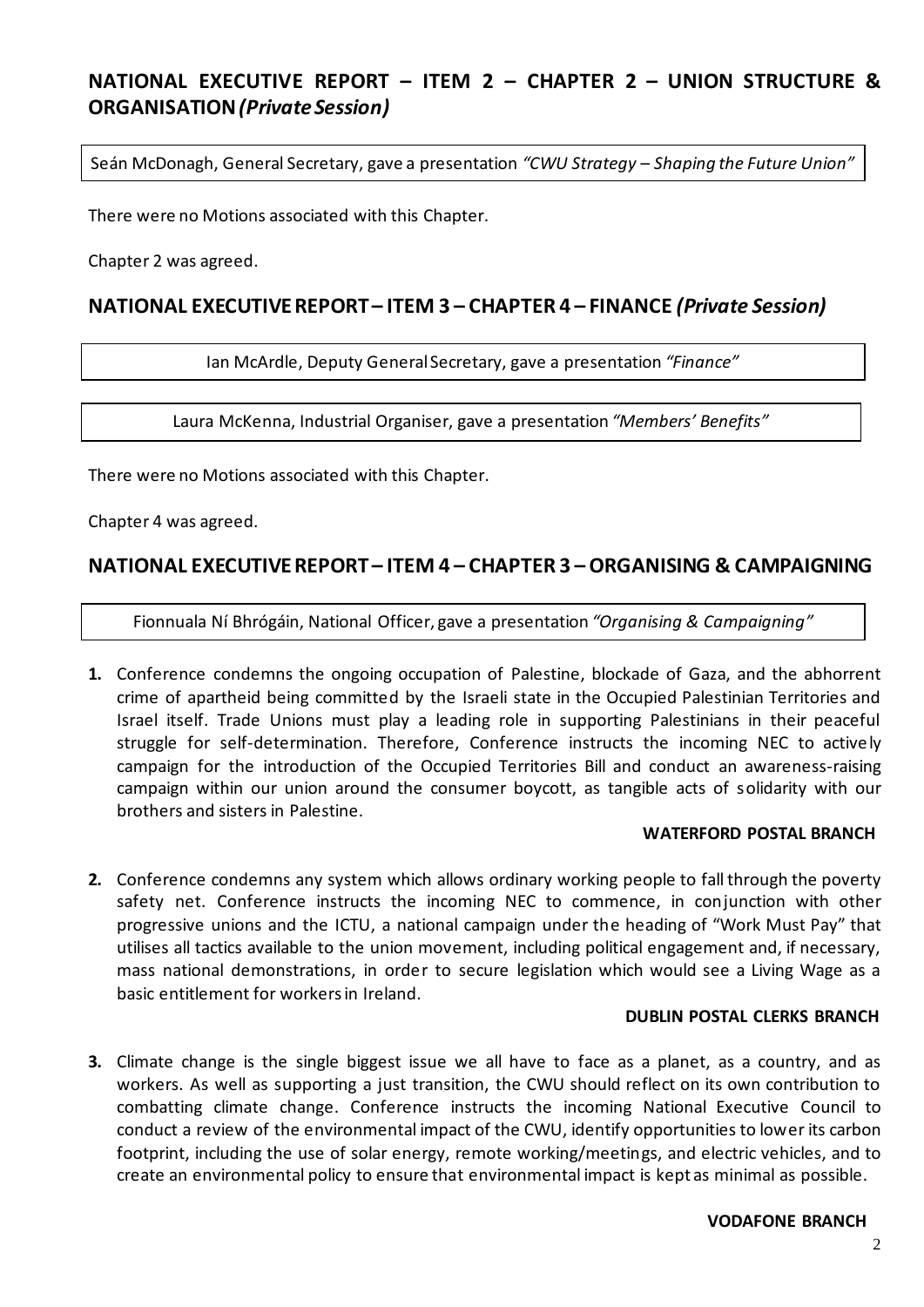**4.** Organising and recruitment is an essential part of the new CWU strategy and we should recognise the challenges that make this task difficult, especially in call centres and retail. Organising these workers should be treated as an ongoing concern as turnover of staff in these areas is high and motivating and engaging members, younger members in particular, to get more involved in the Union is not easy. Conference instructs the incoming National Executive Council to set up a 'Retail/Call Centre Organising Forum' to exchange common experiences and ideas regularly among these groups of workers to develop strategies to improve our organising campaigns.

#### **VODAFONE BRANCH**

#### **ASSOCIATED MOTIONS:**

| Motion No.1 | <b>Waterford Postal Branch</b> | <b>PASSED</b> |
|-------------|--------------------------------|---------------|
| Motion No.2 | Dublin Postal Clerks Branch    | <b>PASSED</b> |
| Motion No.3 | Vodafone Branch                | <b>PASSED</b> |
| Motion No.4 | Vodafone Branch                | <b>PASSED</b> |

Chapter 3 was agreed.

Karri Lybek, Coordinator/Organiser at UNI Global Union, addressed conference

## **NATIONAL EXECUTIVE REPORT – ITEM 5 – CHAPTER 5 – COMMUNICATIONS**

Carol Scheffer, National Officer, highlighted the GDPR disclosure document provided to all Delegates ahead of Conference in relation to use of photographs etc.

Carol Scheffer,National Officer, gave a presentation *"Communications"*

There were no Motions associated with this Chapter.

Chapter 5 was agreed.

Patricia King, ICTU General Secretary, addressed Conference by video

#### **NATIONAL EXECUTIVE REPORT – ITEM 9 – CHAPTER 8 – RETIREMENT BENEFITS**

John Clarke, National Officer, gave a presentation *"Retirement Benefits"*

There were no Motions associated with this Chapter.

Chapter 8 was agreed.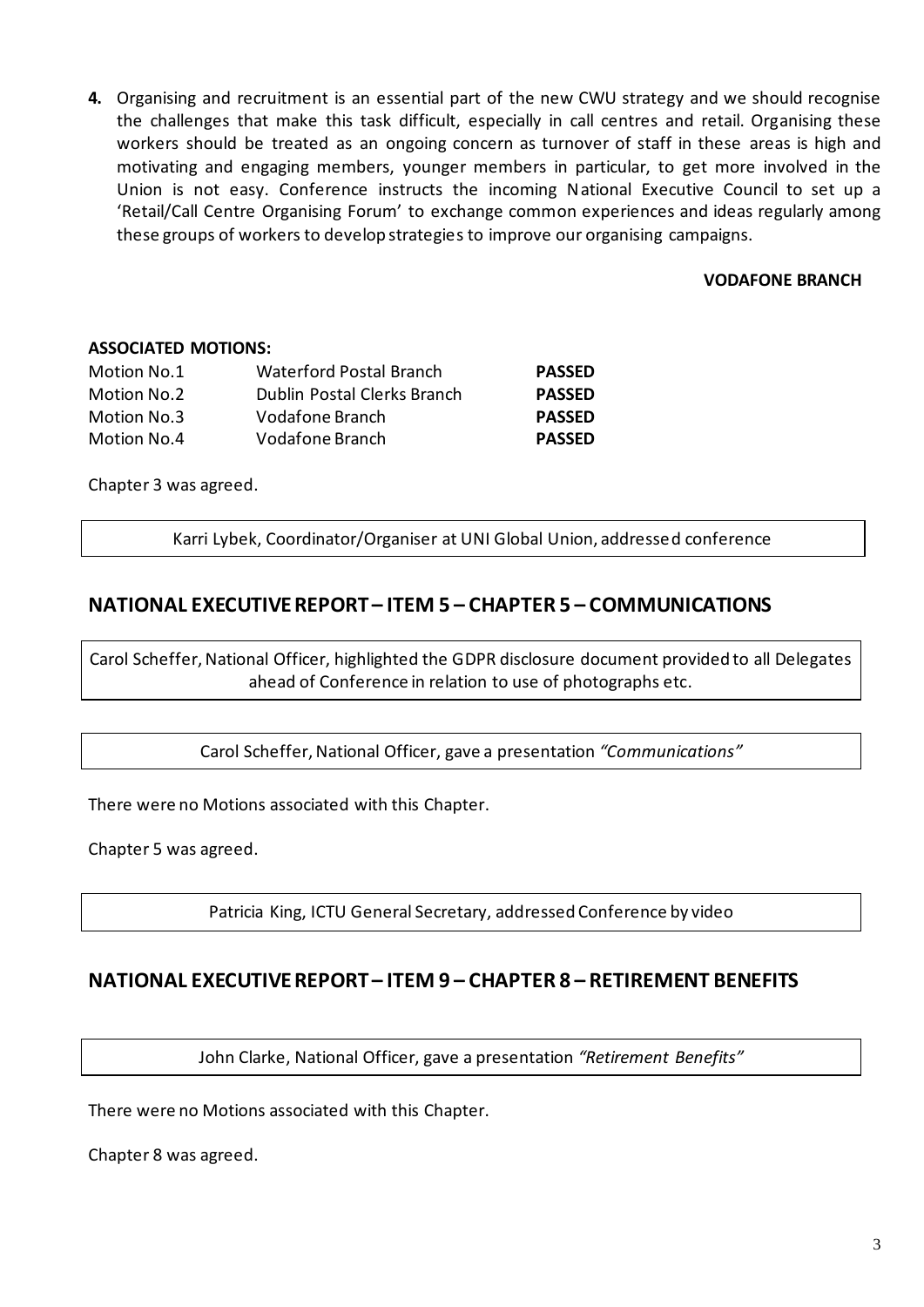# **RESULT OF THE NEC POSTAL/COURIER BALLOT**

| <b>William Mooney</b> | Adrian Scanlon              |
|-----------------------|-----------------------------|
| Anthony McCrave       | Paul Kennedy                |
| Jason Caulfield       | Des Hopkins                 |
| Tara Ravenhill        | Deirdre Medlar              |
| Frank Donohoe         | Vincent Kilroy (Managers)   |
| Ellen Moore           | Jonathan Donnelly (Private) |
| <b>Gerry Sexton</b>   | Elaine Cockburn (Womens)    |
| Michael Wall          |                             |

## **RESULT OF THE NEC eCOMMS BALLOT**

| Ivor Reynolds   | Shane Murphy                  |
|-----------------|-------------------------------|
| Pascal Connolly | Frank Joyce                   |
| Alan Dempsey    | Seán Tighe                    |
| John Dunleavy   | Stephen Elliott               |
| Tom Hayes       | <b>Gerry Perry (Managers)</b> |
| Tom Sheehan     | <b>Rachel Carton (Womens)</b> |

*12:40pm GENERAL CONFERENCE ADJOURNED*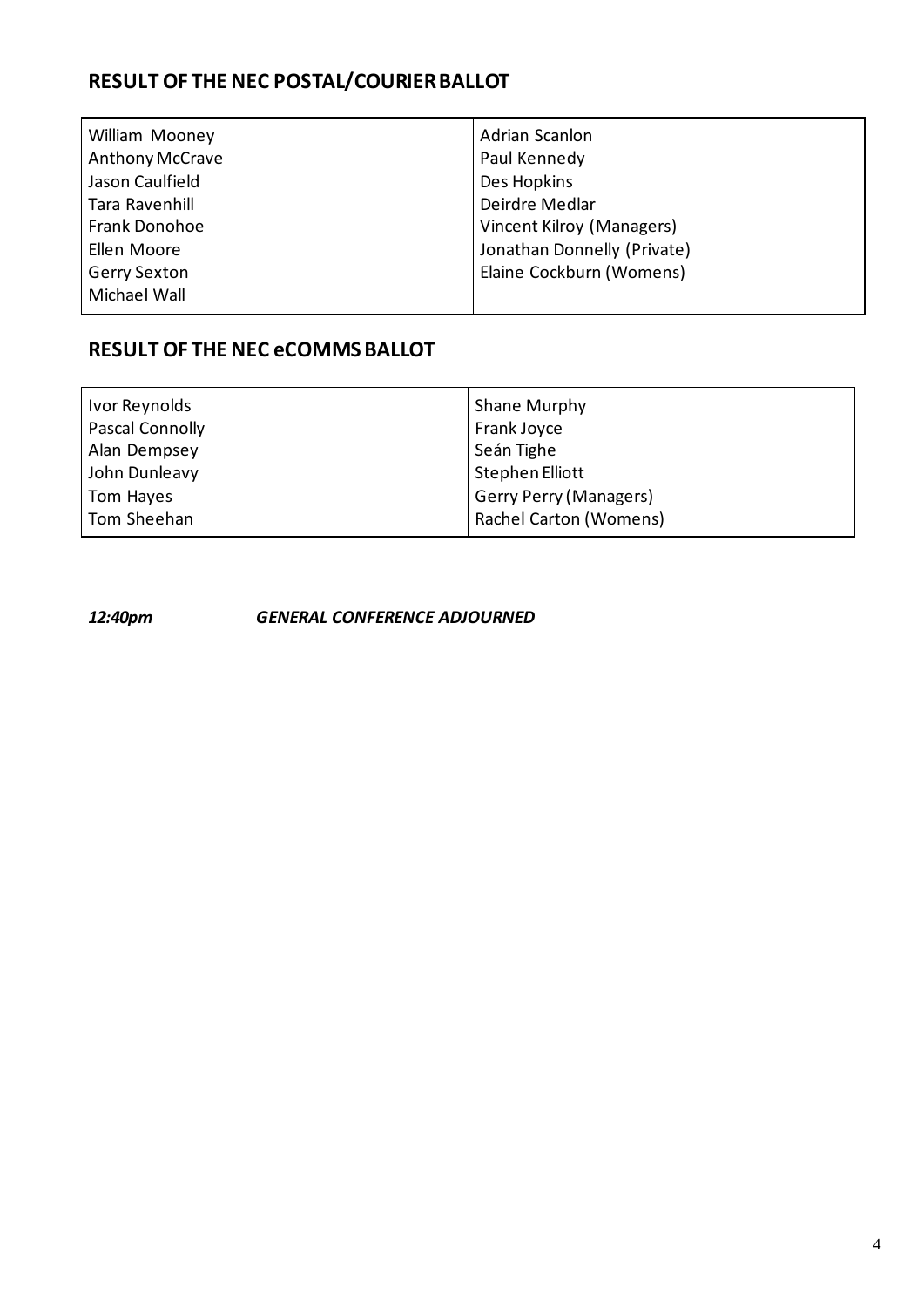## **POSTAL/COURIER OCCUPATIONAL CONFERENCE**

**Decisions taken on Wednesday, 4 th May 2022**

## **ADOPTION OF STANDING ORDERS REPORTS**

The Standing Orders Reports No's 1 and 2 were agreed.

## **NATIONAL EXECUTIVE REPORT – ITEM 1 – CHAPTER 10 – PAY, PENSION & ALLOWANCES**

**5.** That Conference instructs the incoming NEC to seek to have pay progression while acting-up to a higher duty in An Post based on reaching each year on an accumulative basis, rather than the current system of progressing each year on a continuous basis.

#### **DUBLIN MAILS MANAGERS' BRANCH**

**6.** Mindful of the fact that some delivery duties are now performed on an e-trike, Conference instructs the incoming National Executive Council to seek agreement with An Post to introduce an allowance for e-Trike use.

#### **DUBLIN POSTAL DELIVERY BRANCH**

**7.** Conference instructs the incoming National Executive Council to seek agreement with An Post for an increase on the Eating-on-Route Allowance to reflect the recent increases in CPI and inflation.

#### **DUBLIN POSTAL DELIVERY BRANCH CORK POSTAL BRANCH**

**8.** Conference acknowledges the pay inequality that exists in grades throughout An Post because of various productivity agreements. Conference further acknowledges the ongoing agreement around the continued 50:50 sharing of savings achieved and particularly the potential savings to be achieved during the proposed HQ relocation. In the event of these savings being achieved, Conference instructs the incoming NEC to seek a comparative pay rise equal to the percentage value of the consolidation of Change Allowances achieved for other grades, for the grade of Clerk.

#### **DUBLIN POSTAL CLERKS BRANCH**

**9.** Conference instructs the incoming National Executive Council to actively pursue An Post for pay parity for staff not in receipt of the C&D Allowance so that all postal staff are on the same money.

#### **LETTERKENNY POSTAL BRANCH KILLARNEY/SOUTH-KERRY POSTAL BRANCH**

**10.** Conference instructs the incoming National Executive Council to pursue An Post for the reintroduction of the thirteen (13) week overtime average payment for all staff while on Annual Leave.

#### **DUBLIN POSTAL AMALGAMATED BRANCH**

**11.** Cognisant of the disparity in pay between members of staff in An Post that have a Change Allowance and those that do not, Conference instructs the incoming National Executive Council to seek further consolidation of the Change Allowance, in addition to seeking additional increments to the basic pay of all staff.

#### **DUBLIN POSTAL AMALGAMATED BRANCH**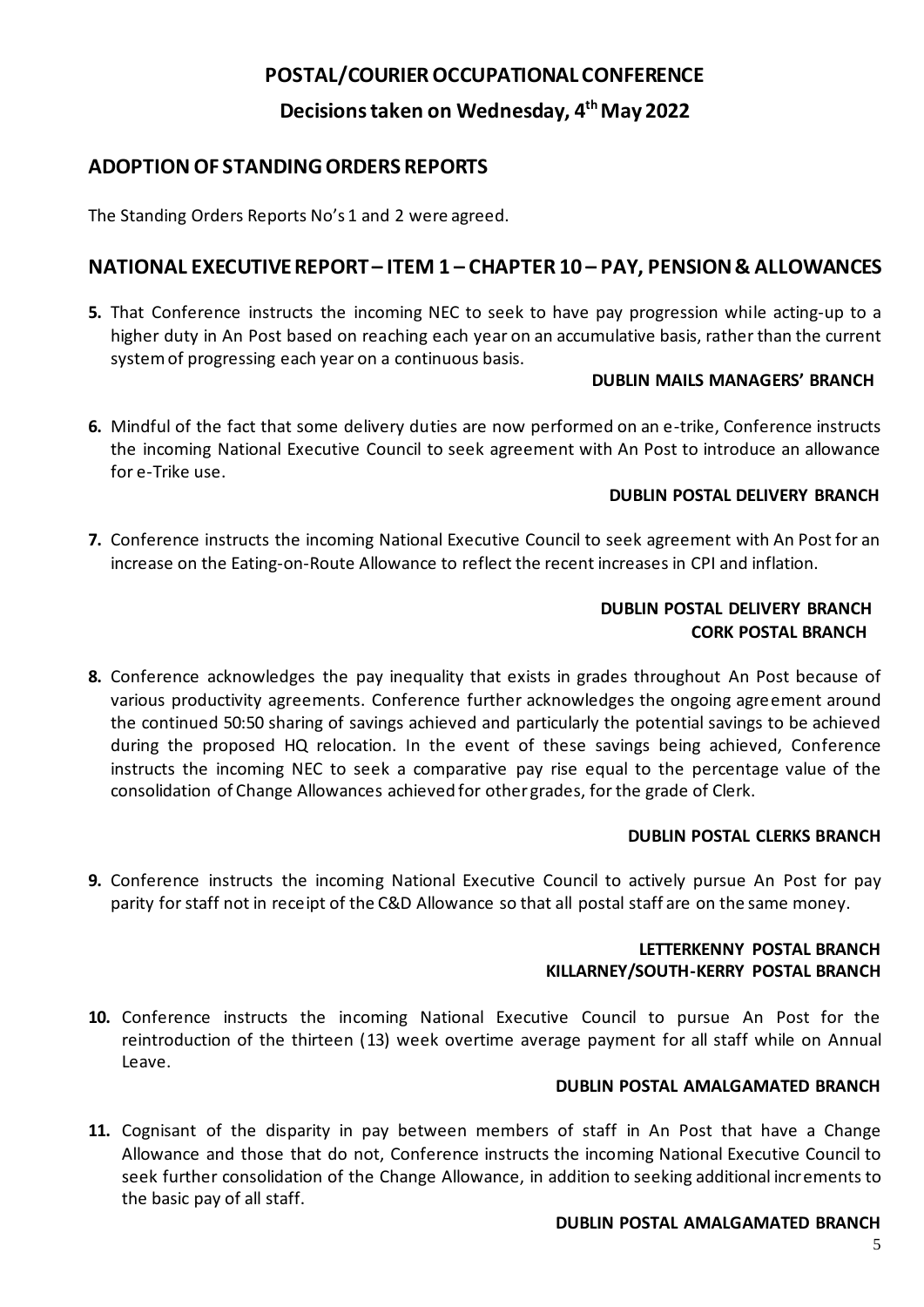**12.** Conference recognises the impact that the Pension Accord is having on our current pensioners and also the impact on future pensions as a result of that Accord, and in particular, increases in pensionable pay being linked to CPI, which is having a severe impact on pensionable pay. Conference also recognises that, as part of the current pay deal, there is a commitment to conclude the review of the pension scheme.

Therefore, Conference instructs the incoming National Executive Council to seek from An Post the abolition of pensionable pay being linked to CPI so that any future increases in pay are pensionable.

#### **DUBLIN MAILS MANAGERS' BRANCH**

**13.** Conference notes that the current Pension Accord expires in 2023. This Conference instructs the incoming National Executive Council to seek from An Post the removal of the actuarial adjustment that is currently applied to both the pension and lump sum of members that retire before their normal retirement age.

#### **DUBLIN POSTAL AMALGAMATED BRANCH**

## **ASSOCIATED MOTIONS:** Motion No.5 Dublin Mails Managers **PASSED** Motion No.6 Dublin Postal Delivery Branch **PASSED** Motion No.7 Dublin Postal Delivery Branch/ Cork Postal Branch **PASSED** Motion No.8 Dublin Postal Clerks Branch **PASSED** Motion No.9 Letterkenny Postal Branch/ Killarney/Sth-Kerry Postal Branch **REMIT** Motion No.10 Dublin Postal Amalgamated **PASSED** Motion No.11 Dublin Postal Amalgamated **PASSED** Motion No.12 Dublin Mails Managers **PASSED** Motion No.13 Dublin Postal Amalgamated **PASSED**

Chapter 10 was agreed.

## **NATIONAL EXECUTIVE REPORT - ITEM 2 – CHAPTER 11 – REGULATION**

There were no Motions associated with this Chapter.

Chapter 11 was agreed.

## **NATIONAL EXECUTIVE REPORT – ITEM 3 – CHAPER 12 – PARTNERSHIP & JOINT WORKING GROUPS**

Pat Kenny, Staff-Side Secretary, gave a presentation *"Partnership & Joint Working"*

**14.** Conference instructs the incoming National Executive Council to seek agreement with An Post that members involved in an Accident on Duty should receive full pay and all due allowances for the duration of the sick absence associated with any such Accident on Duty.

#### **DUBLIN POSTAL DELIVERY BRANCH**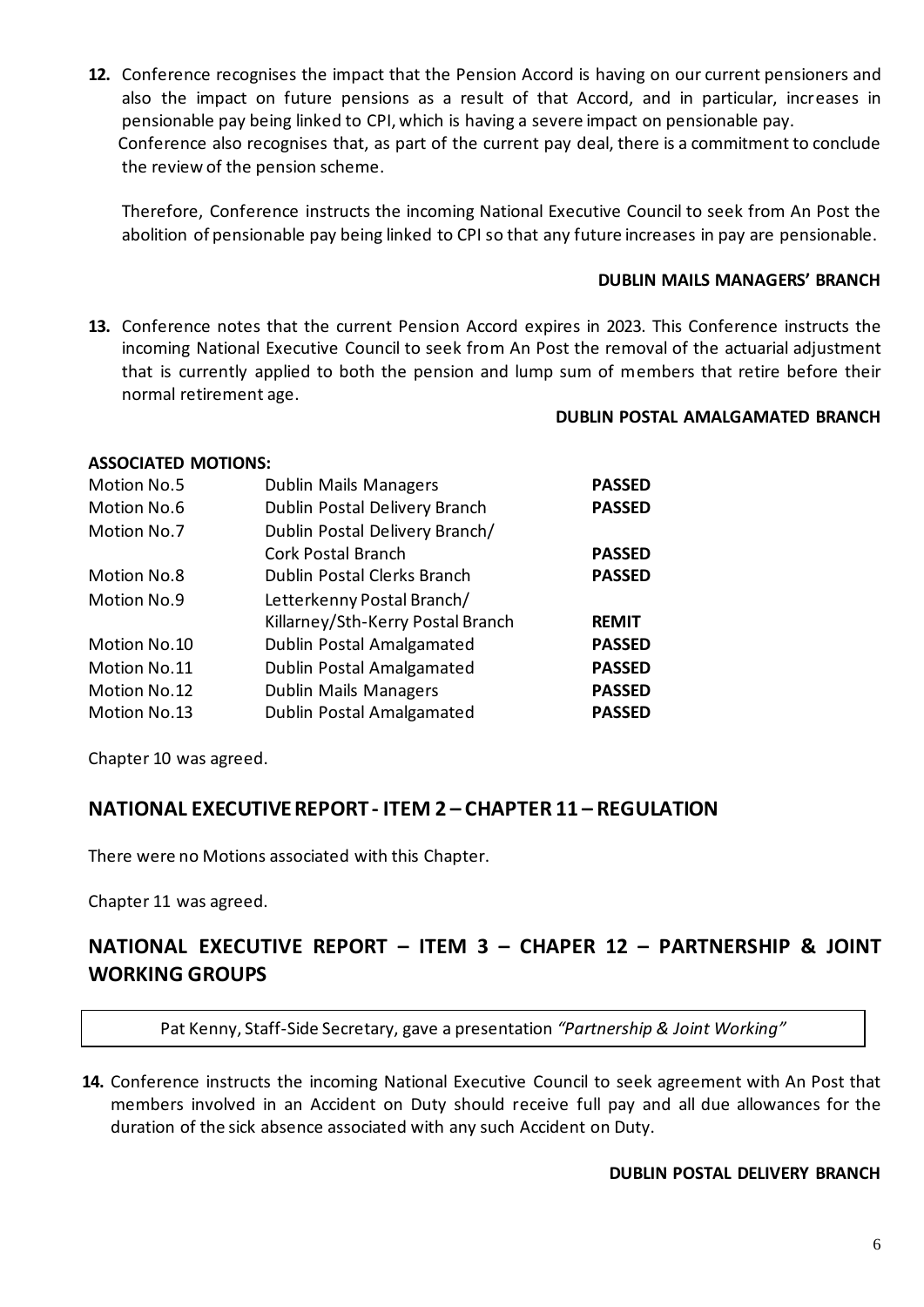**15.** Conference instructs the National Executive Council to seek agreement from An Post to provide more durable, heavy-duty uniforms for HGV drivers.

#### **CORK POSTAL BRANCH**

**16.** Conference instructs the incoming National Executive Council to seek an agreement with An Post that there will be no further implemented changes (realignments, redesigns, etc) at DSUs where the re are accommodation issues and that such changes will not take place in these DSUs until the accommodation issues are dealt with properly and they are fit for purpose.

#### **NORTH-KERRY POSTAL BRANCH**

**17.** Conference instructs the incoming National Executive Council to seek from An Post a review of Occupational Health Services so it can made fit for purpose and be of a standard which fulfils the needs of members.

#### **KELLS POSTAL BRANCH**

#### **ASSOCIATED MOTIONS:**

| Motion No.14 | Dublin Postal Delivery Branch | <b>PASSED</b> |
|--------------|-------------------------------|---------------|
| Motion No.15 | Cork Postal Branch            | <b>PASSED</b> |
| Motion No.16 | North-Kerry Postal Branch     | <b>PASSED</b> |
| Motion No.17 | Kells Postal Branch           | <b>PASSED</b> |

Chapter 12 was agreed.

## **NATIONAL EXECUTIVE REPORT – ITEM 4 – CHAPTER 13 – AN POST GENERAL**

Pat Kenny, Staff-Side Secretary, gave a presentation *"An Post General"*

**18.** Mindful of the fact that An Post is filling senior management positions with personnel from the private sector, this Conference instructs the incoming National Executive Council to insist with An Post managementthat those personnel are made fully aware of the long-standing relationship that the Company has with the CWU and that agreement with the CWU is necessary to progress any new changes.

#### **DUBLIN POSTAL DELIVERY BRANCH**

**19.** An Post senior management has stated its intention to move the Company HQ from the GPO to a new office location in Dublin and, in conjunction, introduce new ways of working for all staff involved. Conference instructs the incoming NEC to seek, in line with the ICTU policy, a pilot four-day working week for staff affected by this proposed relocation and the subsequent changes to their ways of working.

#### **DUBLIN POSTAL CLERKS BRANCH**

**20.** Conference acknowledges the ever-changing labour landscape and employers' attempts to erode decent jobs through the use of exploitative business practices. Conference instructs the incoming NEC to oppose, by any means necessary, any future An Post company plans that involve bogus selfemployment, the gig economy, or the outsourcing of clerical, mails processing or last-mile delivery work which currently is or can be carried out by our members.

#### **DUBLIN POSTAL CLERKS BRANCH**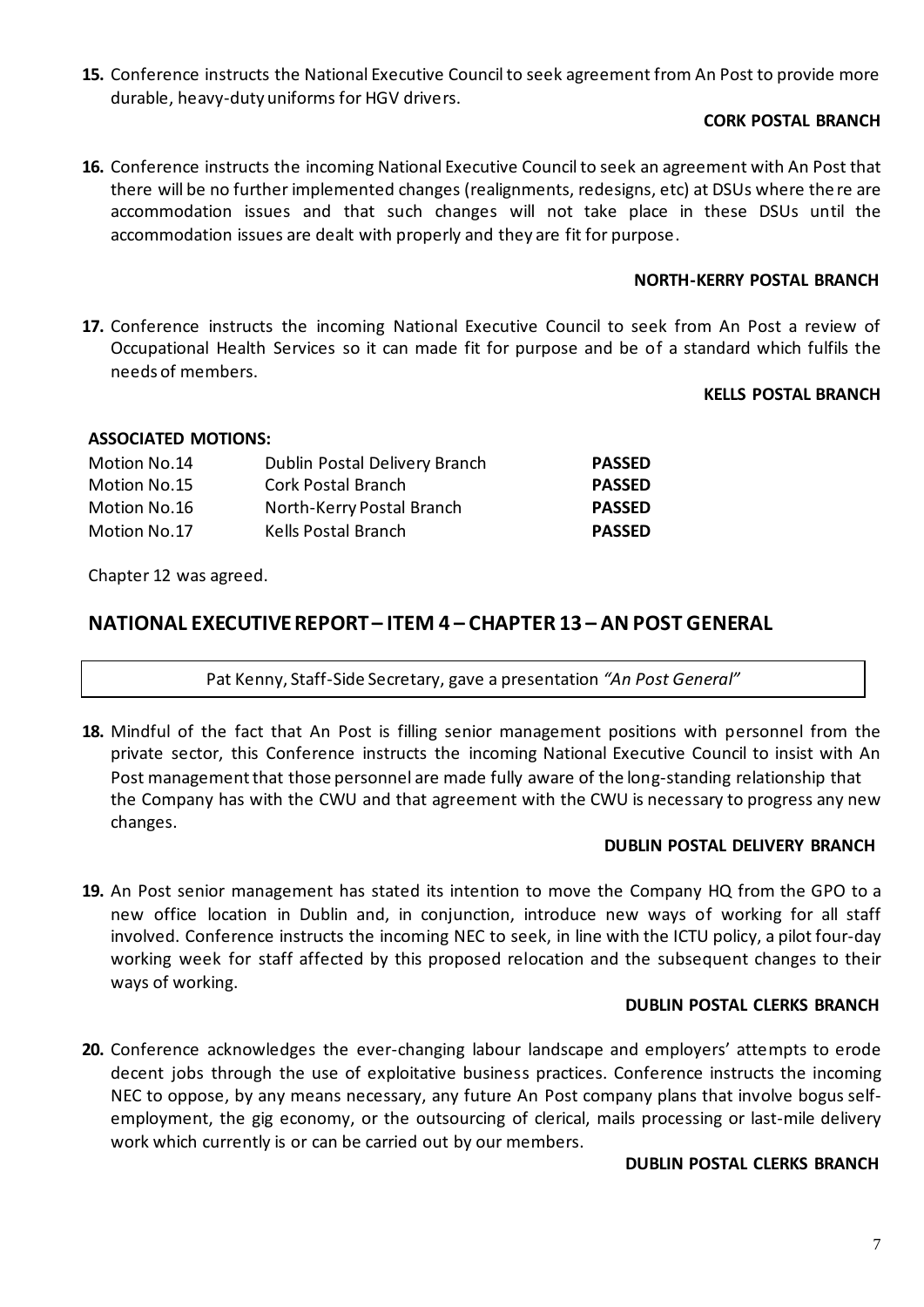**21.** Conference instructs incoming National Executive Council to seek agreement with An Post for a 'Post-COVID Strategy' for all mail streams, with particular focus on letter volumes.

#### **GALWAY POSTAL BRANCH**

**22.** Conference instructs the incoming National Executive Council to ensure that An Post shows staff their Annual Leave entitlement on their payslips.

#### **WEST-CORK POSTAL BRANCH**

**23.** Conference instructs the incoming National Executive Council to engage with An Post to have all hours of agreed overtime bankable and used as days in lieu up to ten (10) days.

#### **BIRR/ROSCREA POSTAL BRANCH**

**24.** Conference instructs the incoming National Executive Council to seek an agreement with An Post to review its process for deciding seniority in offices so that seniority does not keep changing in offices.

#### **NORTH-KERRY POSTAL BRANCH**

**25.** Conference instructs the incoming National Executive Council to seek an agreement with An Post to review the seniority process in offices so that seniority is based on the date that the Postal Operative started employment and not when they were made permanent or hours accumulated, so that the seniority list in offices does not keep changing.

#### **THURLES POSTAL BRANCH**

**26.** Conference instructs the incoming National Executive Council to pursue An Post to make available to all members a HR manual outlining all the benefits and entitlements as part of their employment.

#### **DUNDALK POSTAL BRANCH**

**27.** Conference instructs the incoming National Executive Council to request from An Post an increase in Bereavement Leave in line with Civil Service departments.

#### **SLIGO POSTAL BRANCH**

**28.** Conference instructs the incoming National Executive Council to engage with An Post to update the Adverse Weather policy so that, when a Red Weather Warning is issued by Met Éireann, all services within that area are suspended for the duration of the Red Weather Warning.

#### **WEST-CORK POSTAL BRANCH CORK POSTAL BRANCH**

**29.** Conference instructs the incoming NEC to seek to have the An Post policy on voluntary transfer for working locations (Mails & Parcels) extended to all our members in Mails & Parcels.

#### **DUBLIN MAILS MANAGERS' BRANCH**

**30.** Conference instructs the incoming National Executive Council to address the gross imparity nationally regarding Christmas overtime in An Post and bring a new proposal to the Company that gives all members of the Union equality.

#### **KILKENNY POSTAL BRANCH**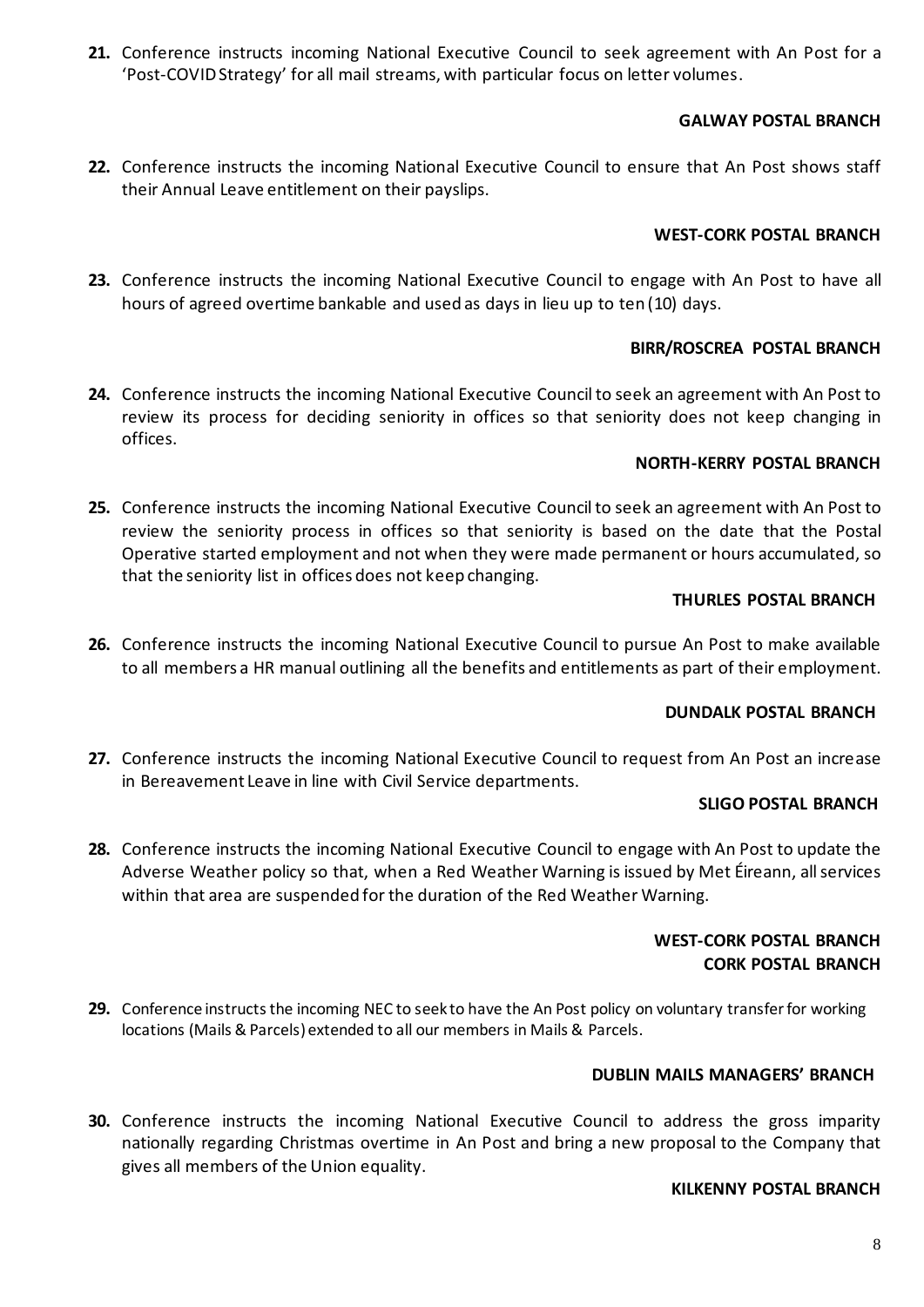**31.** Conference instructs the incoming National Executive Council to secure from An Post an agreement that the national Christmas arrangements be concluded far earlier in the year.

#### **KILKENNY POSTAL BRANCH**

| <b>ASSOCIATED MOTIONS:</b> |                               |                  |
|----------------------------|-------------------------------|------------------|
| Motion No.18               | Dublin Postal Delivery Branch | <b>PASSED</b>    |
| Motion No.19               | Dublin Postal Clerks Branch   | <b>PASSED</b>    |
| Motion No.20               | Dublin Postal Clerks Branch   | <b>PASSED</b>    |
| Motion No.21               | Galway Postal Branch          | <b>PASSED</b>    |
| Motion No.22               | West-Cork Postal Branch       | <b>REMIT</b>     |
| Motion No.23               | Birr/Roscrea Postal Branch    | <b>REMIT</b>     |
| Motion No.24               | North-Kerry Postal Branch     | <b>WITHDRAWN</b> |
| Motion No.25               | <b>Thurles Postal Branch</b>  | <b>WITHDRAWN</b> |
| Motion No.26               | Dundalk Postal Branch         | <b>PASSED</b>    |
| Motion No.27               | Sligo Postal Branch           | <b>PASSED</b>    |
| Motion No.28               | West-Cork Postal Branch/      |                  |
|                            | <b>Cork Postal Branch</b>     | <b>PASSED</b>    |
| Motion No.29               | Dublin Mails Managers         | <b>PASSED</b>    |
| Motion No.30               | Kilkenny Postal Branch        | <b>PASSED</b>    |
| Motion No.31               | Kilkenny Postal Branch        | <b>PASSED</b>    |
|                            |                               |                  |

Chapter 13 was agreed.

### **NATIONAL EXECUTIVE REPORT – ITEM 7 – CHAPTER 16 – AN POST SUBSIDIARIES**

There were no Motions associated with this Chapter.

Chapter 16 was agreed.

## **NATIONAL EXECUTIVE REPORT – ITEM 8 – CHAPTER 17 – PRIVATE SECTOR**

47. Conference notes that An Post is in the process of moving its Head Quarters to the EXO Building. This Conference instructs the incoming NEC to ensure that all Sodexo staff, both in the GPO and DMC, are paid a Living Wage in advance of this move.

#### **DUBLIN POSTAL AMALGAMATED BRANCH**

#### **ASSOCIATED MOTION:**

Motion No. 47 Dublin Postal Amalgamated **PASSED**

Chapter 17 was agreed.

#### *16:45pm POSTAL/COURIER OCCUPATIONAL CONFERENCE ADJOURNS*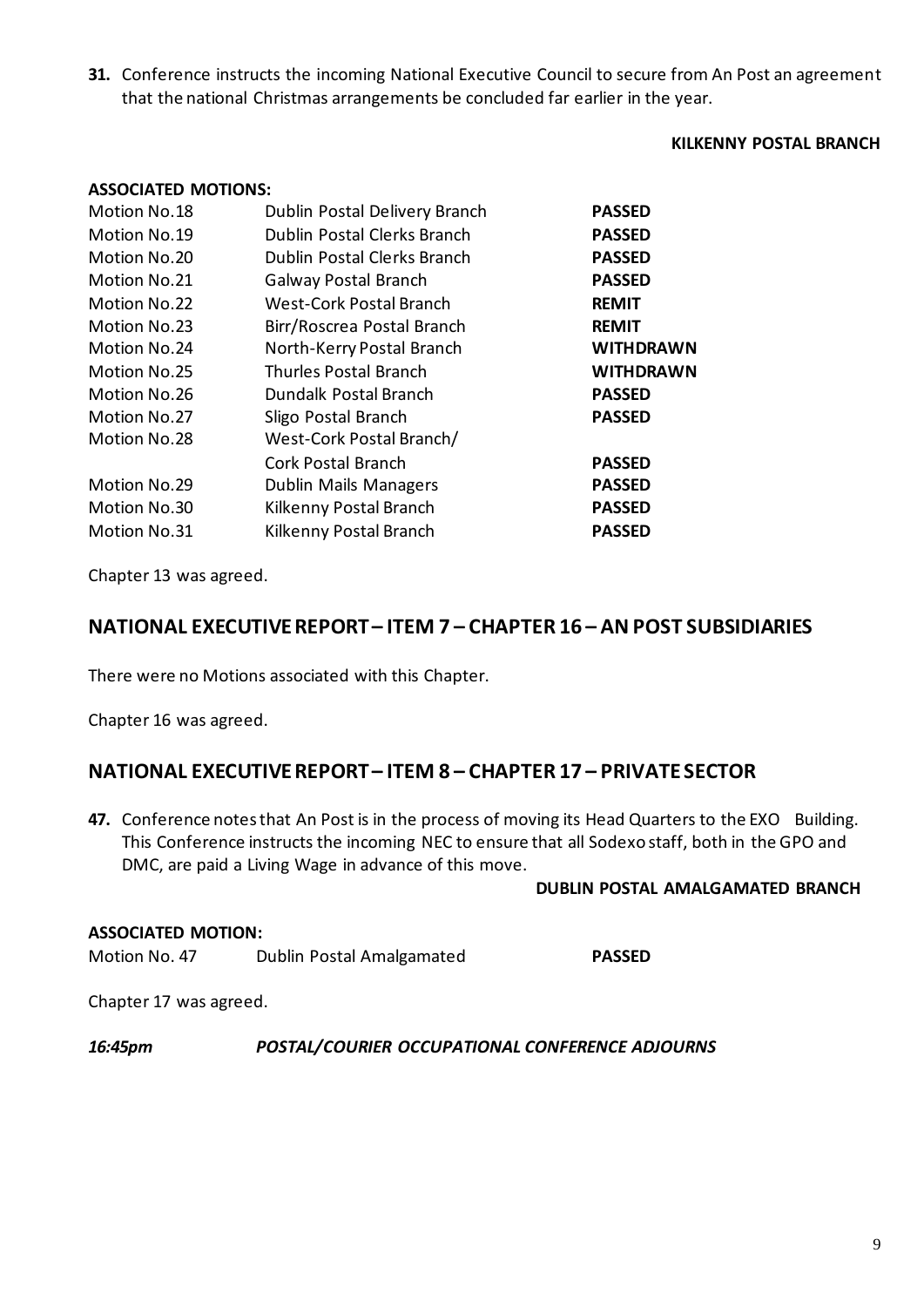## **POSTAL/COURIER OCCUPATIONAL CONFERENCE**

## **Decisions taken on Thursday, 5th May 2022**

William Mooney, President, sends deepest sympathies to the family, friends and colleagues of David Nolan (RIP), Ravensdale DSU, Dublin Postal Delivery Branch

John Clarke, National Officer, gave a presentation *"Managers' Pay"*

Cormac Ó Dálaigh, National Officer, gave a presentation *"Mails & Parcels"*

## **NATIONAL EXECUTIVEREPORT – ITEM 5 – CHAPTER 14 – MAILS & PARCELS**

**32.** Mindful of the fact that rural duties receive multiple items of election/referendum material for individual households, Conference instructs the incoming National Executive Council to seek agreement with An Post that these duties are given extra resources for processing of this material during election/referendum campaigns.

#### **DUBLIN POSTAL DELIVERY BRANCH**

**33.** Conference instructs the incoming National Executive Council to ensure that An Post's new DSU redesign process includes resources that are required to enable members to complete their deliveries within their scheduled finishing time.

#### **DUBLIN POSTAL DELIVERY BRANCH**

**34.** With the new scanners now in place for over two (2) years, Conference instructs the incoming National Executive Council to pursue An Post to have a review of the scanners and identify any errors or upgrades that may need addressing.

#### **DUNDALK POSTAL BRANCH**

**35.** Conference instructs the incoming National Executive Council to seek to ensure that all new fleet vehicles, either bought or hired by An Post, are fitted with both an automatic gearbox and air conditioning.

#### **KILMALLOCK & DISTRICT POSTAL BRANCH**

**36.** Conference instructs the incoming NEC to have An Post immediately cease the reduction of vertical slot benches by way of inserting double slots where there were single slots, as this practice is making work more difficult for Postal Operatives.

#### **WATERFORD POSTAL BRANCH**

**37.** Conference instructs incoming National Executive Council to seek agreement with An Post to reintroduce Riposte arrangements in DSUs.

#### **GALWAY POSTAL BRANCH**

**38**. Conference instructs the incoming National Executive Council to explore with An Post all options associated with Home Garaging with a view to securing an outcome that is sustainable and of mutual benefit to both the Company and our members.

#### **CARRICK-ON-SHANNON POSTAL BRANCH**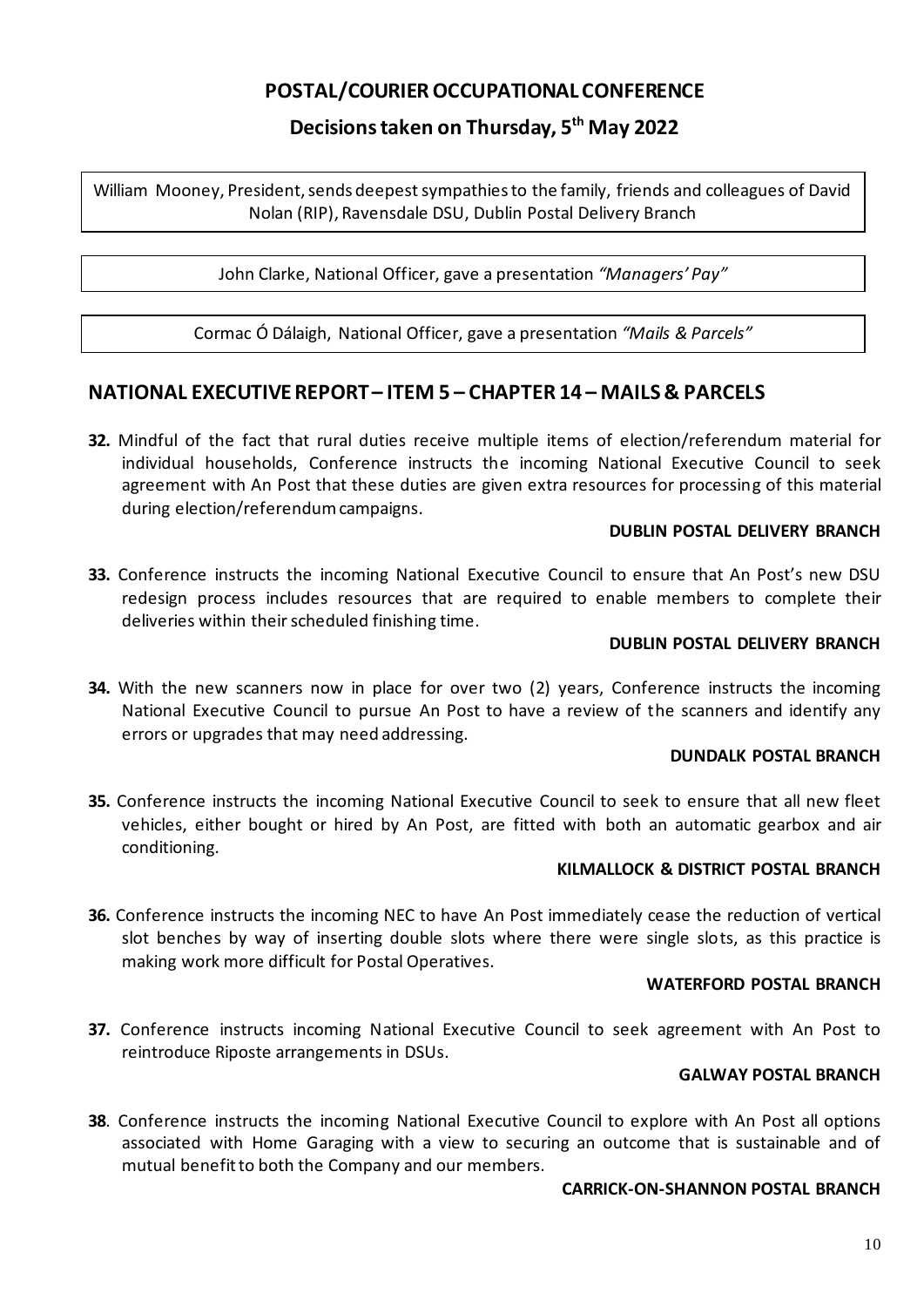**39.** Conference instructs the incoming NEC to seek Home Garaging for Postpersons in An Post and that the Company deduct no more than €10 from the Postperson's Driving Allowance to offset costs incurred, and for this to be strictly on an opt-in/opt-out basis.

#### **CLONMEL POSTAL BRANCH**

**40.** Conference instructs the incoming NEC to seek from An Post that duty ring-fencing be abolished after a term of five (5) years, applied retrospectively.

#### **CLONMEL POSTAL BRANCH**

**41.** Conference instructs the incoming NEC to seek permission from An Post to allow staff access and use of company charging stations.

#### **WATERFORD POSTAL BRANCH GALWAY POSTAL BRANCH**

**42.** Conference instructs the incoming National Executive Council to seek an agreement with An Post that a duty holder has the right to refuse an unreasonable request from management to move off their duty to cover any absence leave without further consequences to them from the Company.

#### **NORTH-KERRY POSTAL BRANCH**

**43.** Conference notes the aspirations that members have to become HGV Drivers and existing Drivers that wish to of upskill their licence. This Conference instructs the incoming NEC to seek from An Post the rollout of a HGV Apprenticeship Programme and make it available to all members.

#### **DUBLIN POSTAL AMALGAMATED BRANCH**

**44.** Conference instructs the incoming National Executive Council to seek from An Post a waiver on re direction fees for staff who are affected by the Mica/Pyrite crisis and who will have to relocate during the demolishing and re-building process of their family homes**.**

#### **LIFFORD/INISHOWEN POSTAL BRANCH**

#### **ASSOCIATED MOTIONS:**

| Motion No.32 | Dublin Postal Delivery Branch   | <b>PASSED</b>    |
|--------------|---------------------------------|------------------|
| Motion No.33 | Dublin Postal Delivery Branch   | <b>PASSED</b>    |
| Motion No.34 | Dundalk Postal Branch           | <b>PASSED</b>    |
| Motion No.35 | Kilmallock & District Postal    | <b>PASSED</b>    |
| Motion No.36 | <b>Waterford Postal Branch</b>  | <b>REMIT</b>     |
| Motion No.37 | <b>Galway Postal Branch</b>     | <b>PASSED</b>    |
| Motion No.38 | Carrick-on-Shannon Postal       | <b>PASSED</b>    |
| Motion No.39 | <b>Clonmel Postal Branch</b>    | <b>WITHDRAWN</b> |
| Motion No.40 | Clonmel Postal Branch           | <b>WITHDRAWN</b> |
| Motion No.41 | Waterford Postal Branch/        |                  |
|              | Galway Postal Branch            | <b>PASSED</b>    |
| Motion No.42 | North-Kerry Postal Branch       | <b>PASSED</b>    |
| Motion No.43 | Dublin Postal Amalgamated       | <b>PASSED</b>    |
| Motion No.44 | Lifford/Inishowen Postal Branch | <b>PASSED</b>    |
|              |                                 |                  |

Chapter 14 was agreed.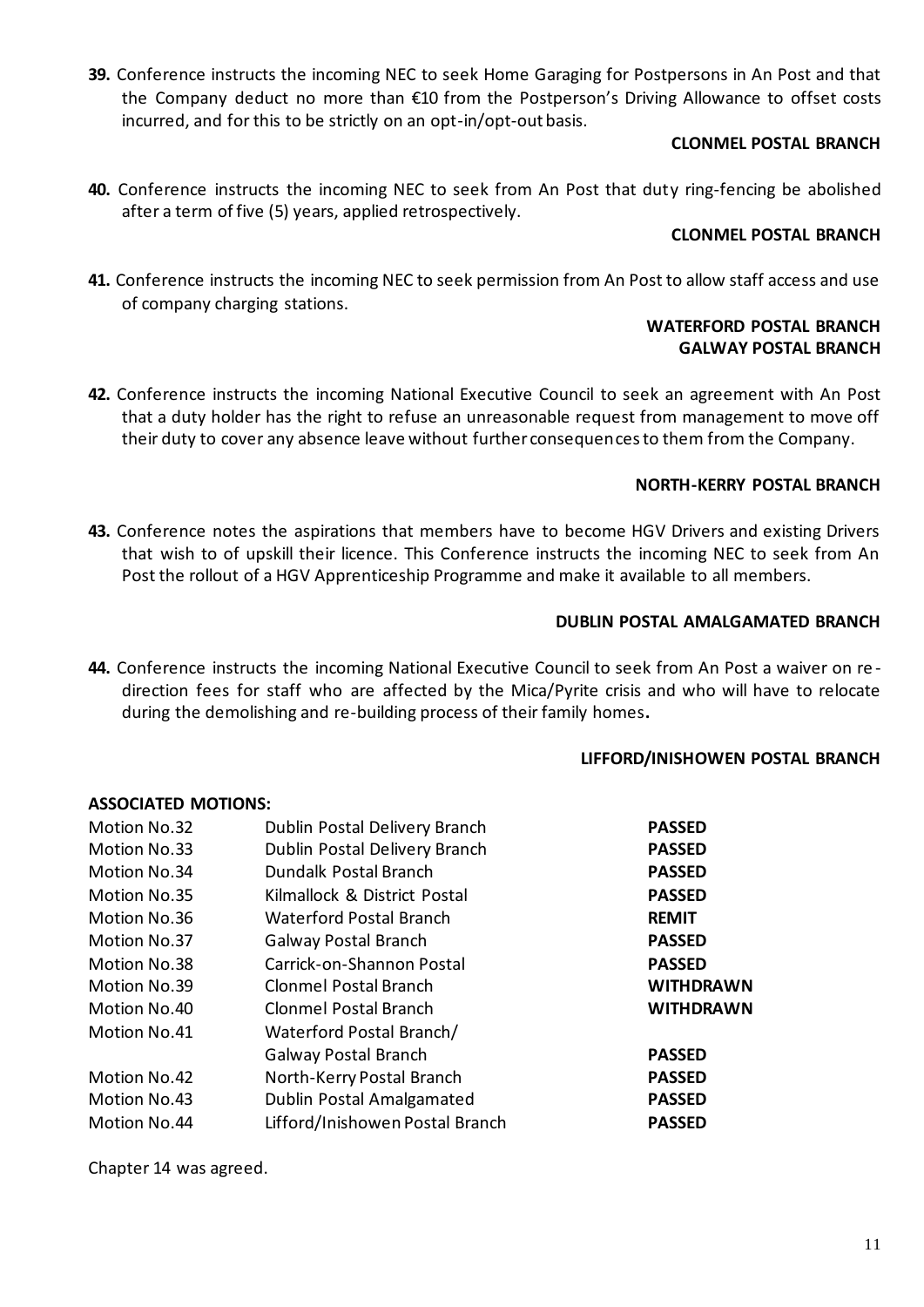## **NATIONAL EXECUTIVE REPORT – ITEM 6 – CHAPTER 15 – CLERICAL, ADMINISTRATION & RETAIL**

**45.** That this Conference recognises the flexibility of An Post Retail staff in maintaining services where absence is regularly absorbed or business spikes during Peak increases workload within opening hours, and therefore instructs the incoming National Executive Council to negotiate tangible recognition of same from An Post by way of One4All vouchers or other reward, calculated by reference to notional serving hours warranted against measurement standards versus actual hours worked during Peak, or where absence is absorbed.

#### **CARLOW POSTAL BRANCH**

**46.** Conference instructs the incoming National Executive Council to pursue with An Post sufficient licences for the current Workflow Application System or a new system that is fit for purpose to process State Savings work.

#### **GALWAY POSTAL BRANCH**

#### **ASSOCIATED MOTIONS:**

| Motion No.45 | Carlow Postal Branch | <b>PASSED</b> |
|--------------|----------------------|---------------|
| Motion No.46 | Galway Postal Branch | <b>PASSED</b> |

Chapter 15 was agreed.

*11.45am POSTAL/COURIER OCCUPATIONAL CONFERENCE CONCLUDES*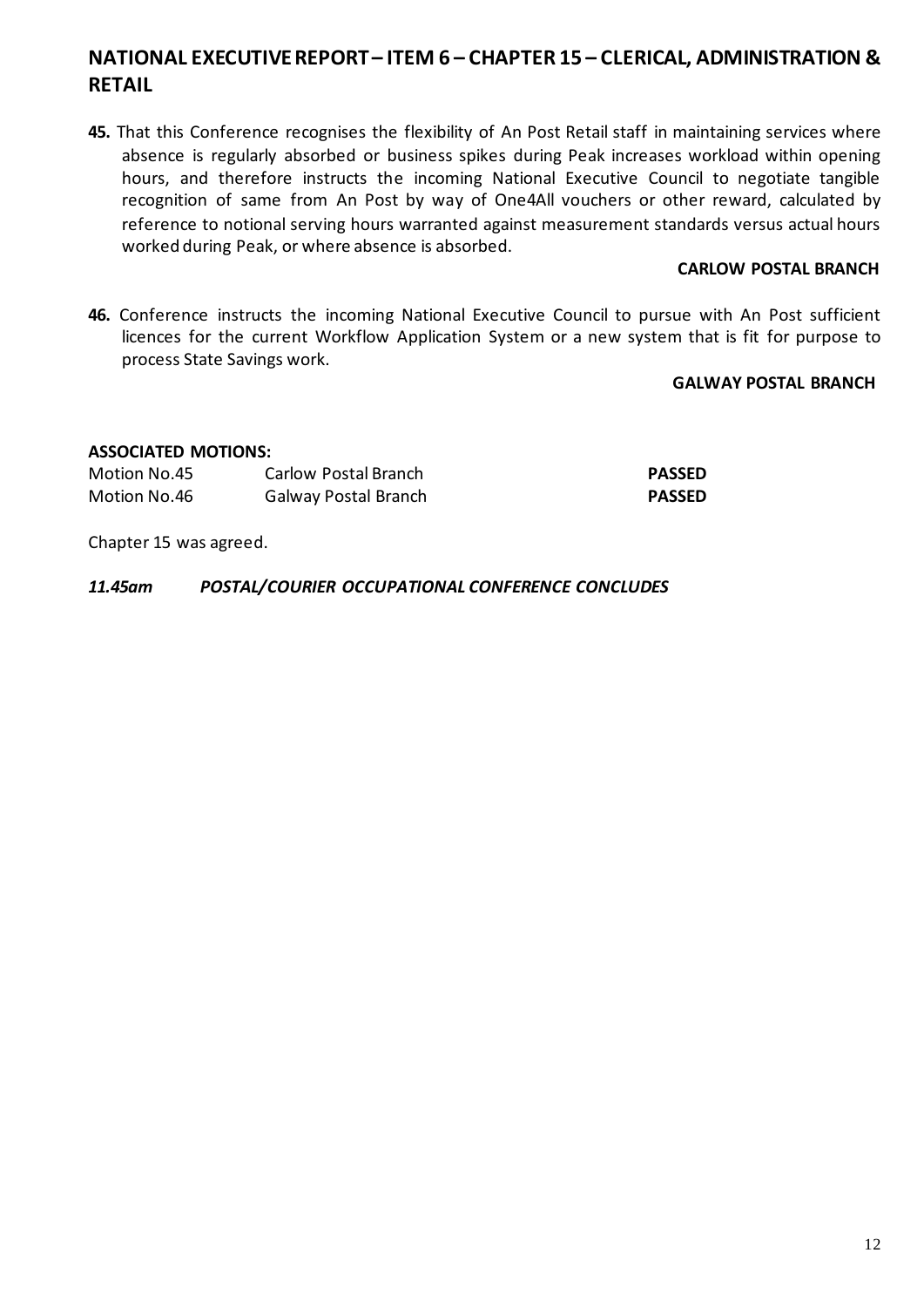## **eCOMMS OCCUPATIONAL CONFERENCE**

## **Decisions taken on Wednesday, 4 th May 2022**

## **ADOPTION OF STANDING ORDERS REPORTS**

The Standing Orders Reports No's 1 and 2 were agreed.

## **NATIONAL EXECUTIVE REPORT – ITEM 1 – CHAPTER 21 – EIR NETWORKS CHAPTER 22 – APPRENTICE PROGRAMME CHAPTER 25 – RETAIL/FOTS CHAPTER 27 – TRANSPORT & FACILITIES**

Ian McArdle (Deputy General Secretary), John Clarke (National Officer) & Laura McKenna (Industrial Organiser) gave a presentation *"eir Networks"*

**48.** Conference recognises the disparity between the Annual Leave entitlements of COTs and that of NRT/NFTs (former apprentices). Conference instructs the incoming National Executive Council to amend this disparity and seek to increase with eir the Annual Leave entitlements of NRT/NFTs to that of their COT colleagues.

#### **DUBLIN NO. 2 BRANCH**

- **49.** Conference instructs the incoming National Executive Council to conduct a root and Branch review of the NRT model within eir with a view to:
	- (a) Assessing the impact of deployment on our members
	- (b) Assessing the impact of being on-call on our members
	- (c) Reassessing the need for the current one-in-four rota
	- (d) Renegotiating the remuneration for NRT liabilities, as it is unjustifiably low

#### **DROGHEDA DISTRICT BRANCH**

**50**. Conference instructs the incoming National Executive Council to seek a clear and transparent process to be implemented for members that work as NRT Technicians within eir who wish to return home after long-term periods of deployment.

#### **CORK DISTRICT BRANCH**

**51.** Conference instructs the incoming National Executive Council to ensure that all future Apprentices, on successful completion of their training by eir, are permanently headquartered within 100km of their home address with their agreement.

#### **SLIGO DISTRICT BRANCH**

**52.** Conference instructs the incoming National Executive Council to ensure that all future Apprentices employed by eir and who join the CWU be given the option to join their local Branch.

#### **SLIGO DISTRICT BRANCH**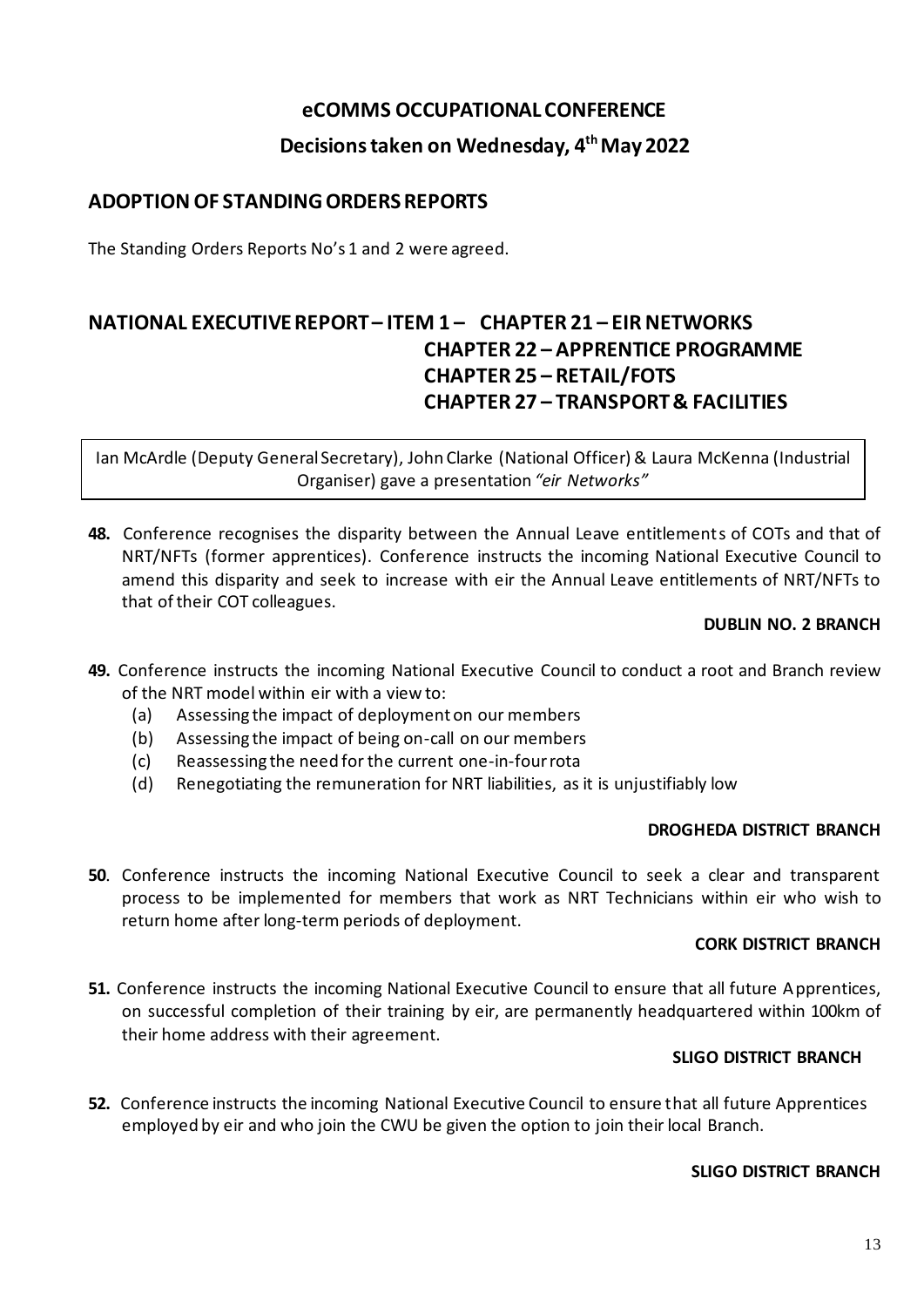**53.** Conference instructs the incoming National Executive Council to ensure that the Company continue with the Apprenticeship Programme in order to address the retirement/pension cliff the eir is facing.

#### **SEÁN CONNOLLY WATERFORD DISTRICT BRANCH**

**54.** Conference instructs the incoming National Executive to ensure that home location, family circumstances, and work/life balance within eir play a key role in determining Apprentice assignment to teams.

#### **SEÁN CONNOLLY WATERFORD DISTRICT BRANCH**

**55.** Conference instructs the incoming National Executive Council to review the requirement for NRT staff (former Apprentices) to work a one-in-four rota. In developing/agreeing a new rota schedule, consideration should be given to enhanced work/life balance.

#### **GALWAY DISTRICT BRANCH**

#### **ASSOCIATED MOTIONS:**

| Motion No.48 | Dublin No.2 Branch           | <b>PASSED</b> |
|--------------|------------------------------|---------------|
| Motion No.49 | Drogheda District Branch     | <b>PASSED</b> |
| Motion No.50 | Cork District Branch         | <b>PASSED</b> |
| Motion No.51 | Sligo District Branch        | <b>PASSED</b> |
| Motion No.52 | Sligo District Branch        | <b>PASSED</b> |
| Motion No.53 | SC Waterford District Branch | <b>PASSED</b> |
| Motion No.54 | SC Waterford District Branch | <b>PASSED</b> |
| Motion No.55 | Galway District Branch       | <b>PASSED</b> |

Chapter 21 was agreed. Chapter 22 was agreed. Chapter 25 was agreed. Chapter 27 was agreed.

## **NATIONAL EXECUTIVE REPORT – ITEM 2 – CHAPTER 24 – EIR NATIONAL MANAGERS' BRANCH**

John Clarke, National Officer, gave a presentation *"eir National Managers' Branch"*

There were no Motions associated with this Chapter.

Chapter 24 was agreed.

## **NATIONAL EXECUTIVE REPORT – ITEM 3 – CHAPTER 19 – EIR JCC**

Ian McArdle, Deputy General Secretary, gave a presentation *"eir JCC"*

**56.** Conference instructs the incoming National Executive Council to negotiate with eir to have the Working from home Tax Free allowance of €3.50 paid to all staff that can avail of this facility.

#### **EIR NATIONAL MANAGERS' BRANCH**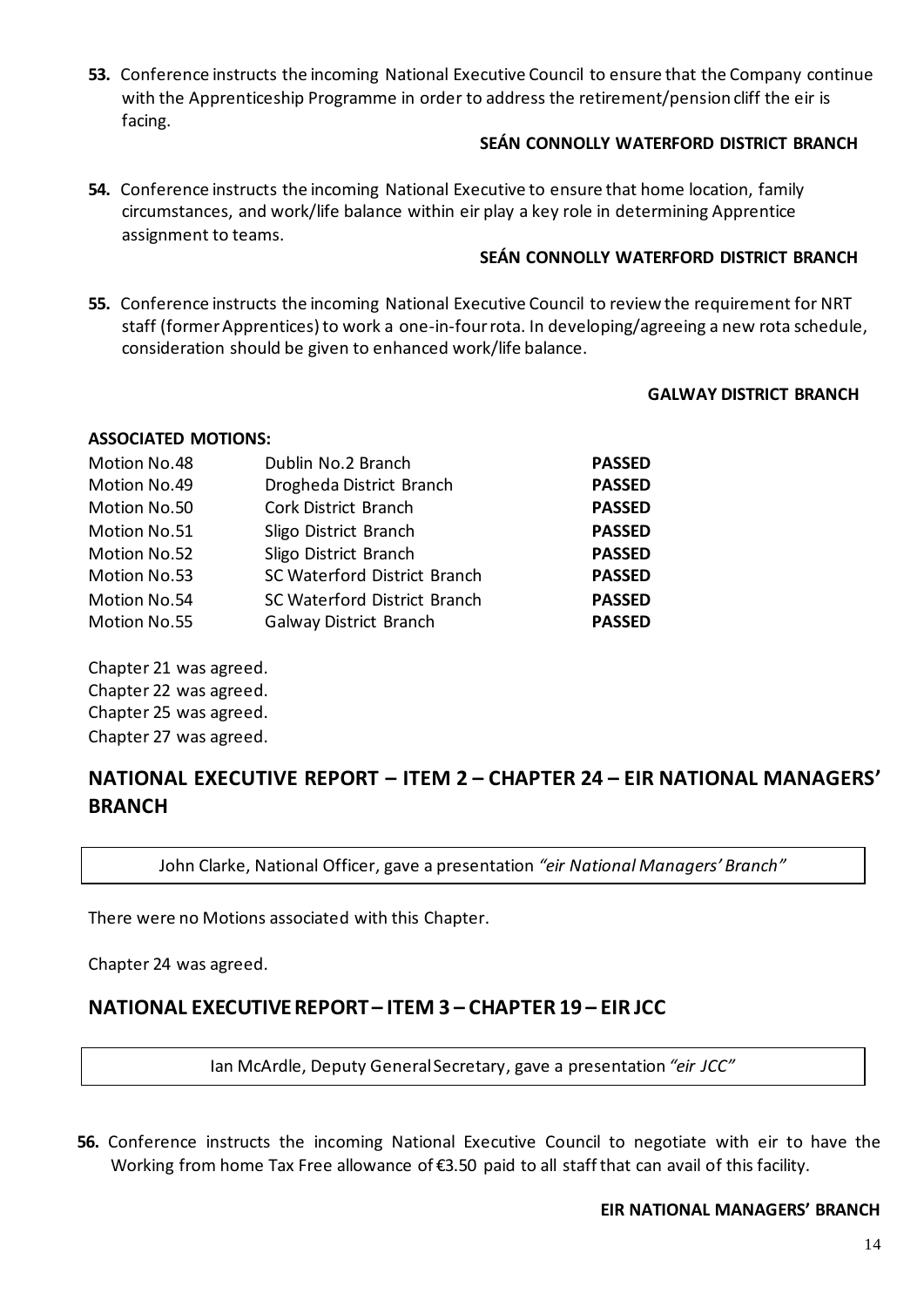**57.** Conference instructs the incoming National Executive Council to seek to elevate all NFT staff and former Apprentice NRT staff to the grade of COT1 and move them to the relevant pay band once they have reached their maximum salary through increments.

#### **DROGHEDA DISTRICT BRANCH**

**58.** Conference instructs the incoming National Executive Council to ensure that all emergency call-outs be paid at double time.

#### **SLIGO DISTRICT BRANCH**

**59.** Conference instructs the incoming National Executive Council to negotiate with eir to have the relevant Revenue allowances/reliefs for remote/agile working catered for by the Company payroll at source so that members would automatically receive the relevant benefits.

#### **DUBLIN NO.1 BRANCH**

**60.** Conference instructs the incoming National Executive Council to engage with eir with a view to reviewing the pay/bonus/allowance structure in the OECC to make it more beneficial to the staff there.

#### **DUBLIN NO.1 BRANCH**

**61.** Conference instructs the incoming National Executive Council to negotiate with eir to seek to ensure that NRT Technicians have the opportunity to progress to the same maximum pay scales as the COT1. NRT Technicians carry out the same range of duties as the COT1 and therefore should have the opportunity to achieve the same maximum wage. All NRT Technicians should have the opportunity to progress to this maximum wage within five (5) years.

#### **LIMERICK DISTRICT BRANCH**

**62.** Conference instructs the incoming National Executive Council to engage with eir to provide a comprehensive health insurance package for all employees and their families.

#### **CORK DISTRICT BRANCH**

**63.** In light of the immense importance of the health and wellbeing of staff and in order to reduce staff churn, Conference instructs the incoming National Executive Council to negotiate with eir a fully -paid health insurance plan for all employees.

#### **LIMERICK DISTRICT BRANCH**

#### **ASSOCIATED MOTIONS:**

| Motion No.56 | eir National Managers' Branch | <b>PASSED</b> |
|--------------|-------------------------------|---------------|
| Motion No.57 | Drogheda District Branch      | <b>PASSED</b> |
| Motion No.58 | Sligo District Branch         | <b>PASSED</b> |
| Motion No.59 | Dublin No.1 Branch            | <b>PASSED</b> |
| Motion No.60 | Dublin No.1 Branch            | <b>PASSED</b> |
| Motion No.61 | Limerick District Branch      | <b>PASSED</b> |
| Motion No.62 | Cork District Branch          | <b>PASSED</b> |
| Motion No.63 | Limerick District Branch      | <b>PASSED</b> |

Chapter 19 was agreed.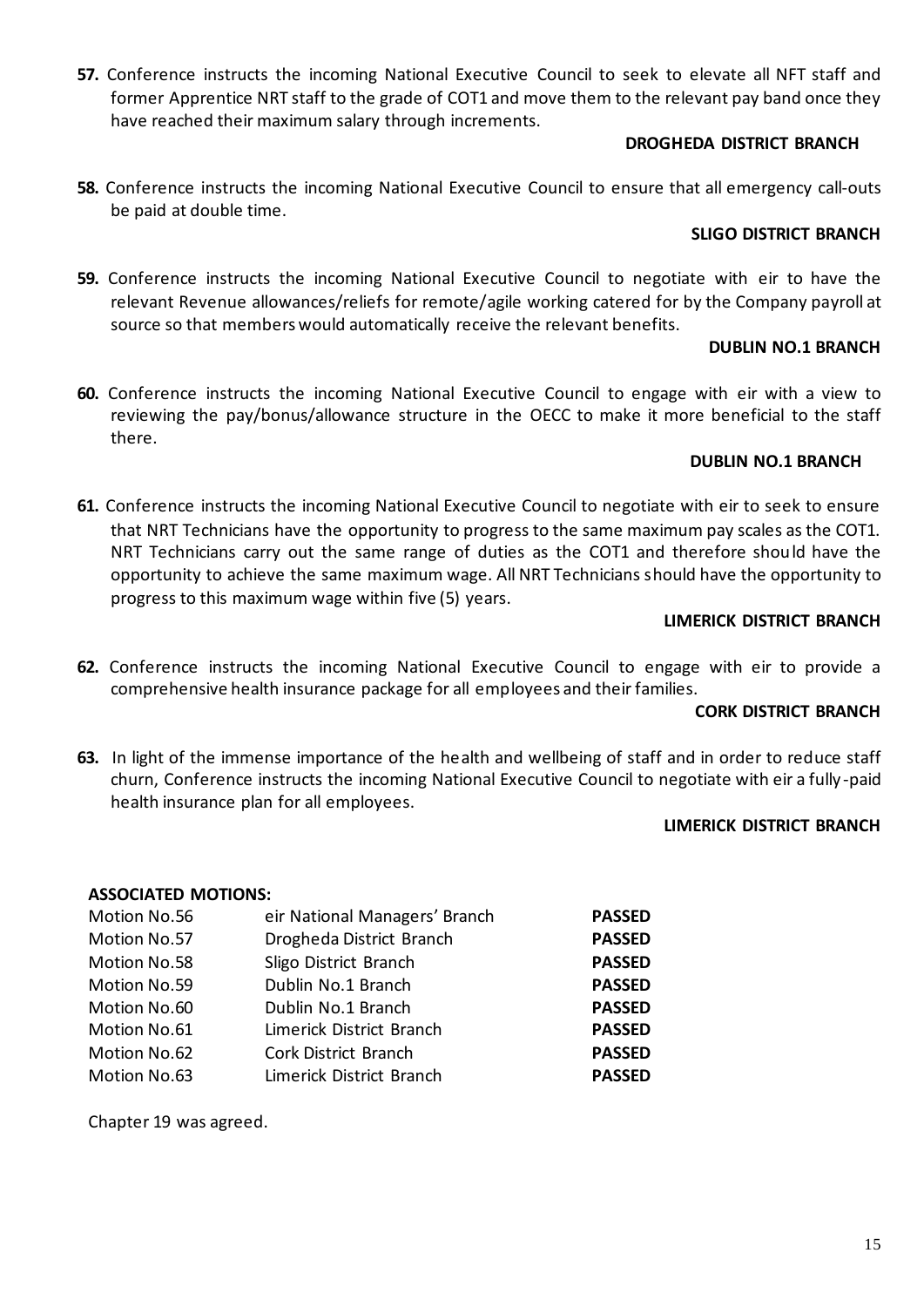## **NATIONAL EXECUTIVE REPORT – ITEM 4 – CHAPTER 18 – PAY & BONUS**

*Seán McDonagh, General Secretary, introduced this Chapter*

**64.** Conference instructs the incoming National Executive Council to immediately re-engage with eir on a special cost of living pay increase to compensate for the high inflation rate for all staff who were covered in the current pay deal.

#### **LIMERICK DISTRICT BRANCH**

**65.** Conference instructs the incoming National Executive Council to ensure that the FLM and SOM pay band, min and max, move in line with annual pay awards across the Company and that the NEC acquire from the Company its plan on delivering on its commitment of movement for FLMs and SOMs to the max of their pay band within 4-5 years.

#### **EIR NATIONAL MANAGERS' BRANCH**

**66.** Conference instructs the incoming National Executive Council to negotiate a once-off salary increase of 10% for all CWU members. The once-off increase is to help combat the cost of living due to inflation running at nearly 5% this year.

#### **EIR NATIONAL MANAGERS' BRANCH**

#### **ASSOCIATED MOTIONS:**

| Motion No.64 | Limerick District Branch      | <b>DEFEATED</b> |
|--------------|-------------------------------|-----------------|
| Motion No.65 | eir National Managers' Branch | <b>PASSED</b>   |
| Motion No.66 | eir National Managers' Branch | <b>REMIT</b>    |

Chapter 18 was agreed.

## **NATIONAL EXECUTIVE REPORT – ITEM 5 – CHAPTER 20 – EIR SUPERANNUATION SCHEMES**

**67.** Conference instructs the incoming National Executive Council to seek an enhanced pension benefit between age 60 and the qualifying age for a contributory state pension for those members of staff that are also members of the eircom Defined Benefit Pension Scheme but paying Full-Rate PRSI contributions. As Full-Rate PRSI contributors, their pensionable salary is reduced by twice the value of the contributory state pension as per scheme rules. However, this leaves a shortfall for retirees between age 60 and the qualifying age for a contributory state pension.

#### **CORK DISTRICT BRANCH**

**68.** Conference instructs the incoming National Executive Council to negotiate with eir an increase to their yearly contribution to the Eircom Pension Fund No.2, to ensure the Fund has the monies available to increase pension payments to at least match cost of living increases.

#### **LIMERICK DISTRICT BRANCH**

**69.** Conference instructs the incoming National Executive to make the NRT (former Apprentice) allowance/payment DC pensionable.

#### **DUBLIN NO.2 BRANCH**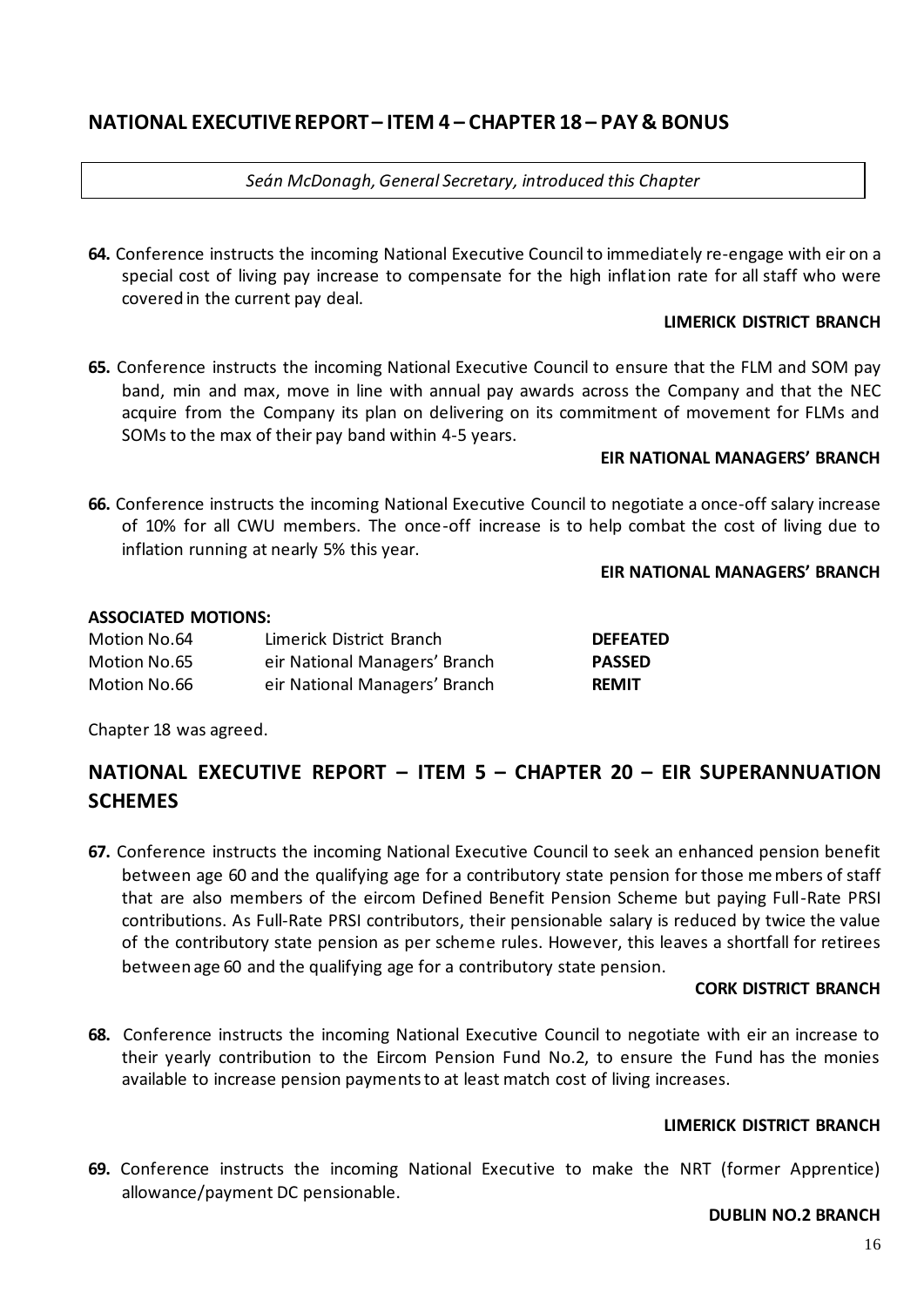**70.** Conference instructs the incoming National Executive Council to seek agreement with eir on a policy process for Death in Service, that will lay out a clear, transparent and timely procedure to be applied following a worker's death.

#### **DUBLIN NO.1 BRANCH**

#### **ASSOCIATED MOTIONS:**

| Motion No.67 | Cork District Branch     | <b>PASSED</b> |
|--------------|--------------------------|---------------|
| Motion No.68 | Limerick District Branch | <b>PASSED</b> |
| Motion No.69 | Dublin No.2 Branch       | <b>PASSED</b> |
| Motion No.70 | Dublin No.1 Branch       | <b>PASSED</b> |

Chapter 20 was agreed.

## **NATIONAL EXECUTIVE REPORT – ITEM 6 – CHAPTER 23 – EIR CUSTOMER SERVICE CENTRES**

**71.** Conference instructs the incoming National Executive Council to negotiate with eir that the present two (2) year loyalty bonus offered to call centre staff be made permanent.

#### **SLIGO DISTRICT BRANCH**

#### **ASSOCIATED MOTION:**

Motion No.71 Sligo District Branch **REMIT**

Chapter 23 was agreed.

*17:20pm eCOMMS OCCUPATIONAL CONFERENCE ADJOURNS*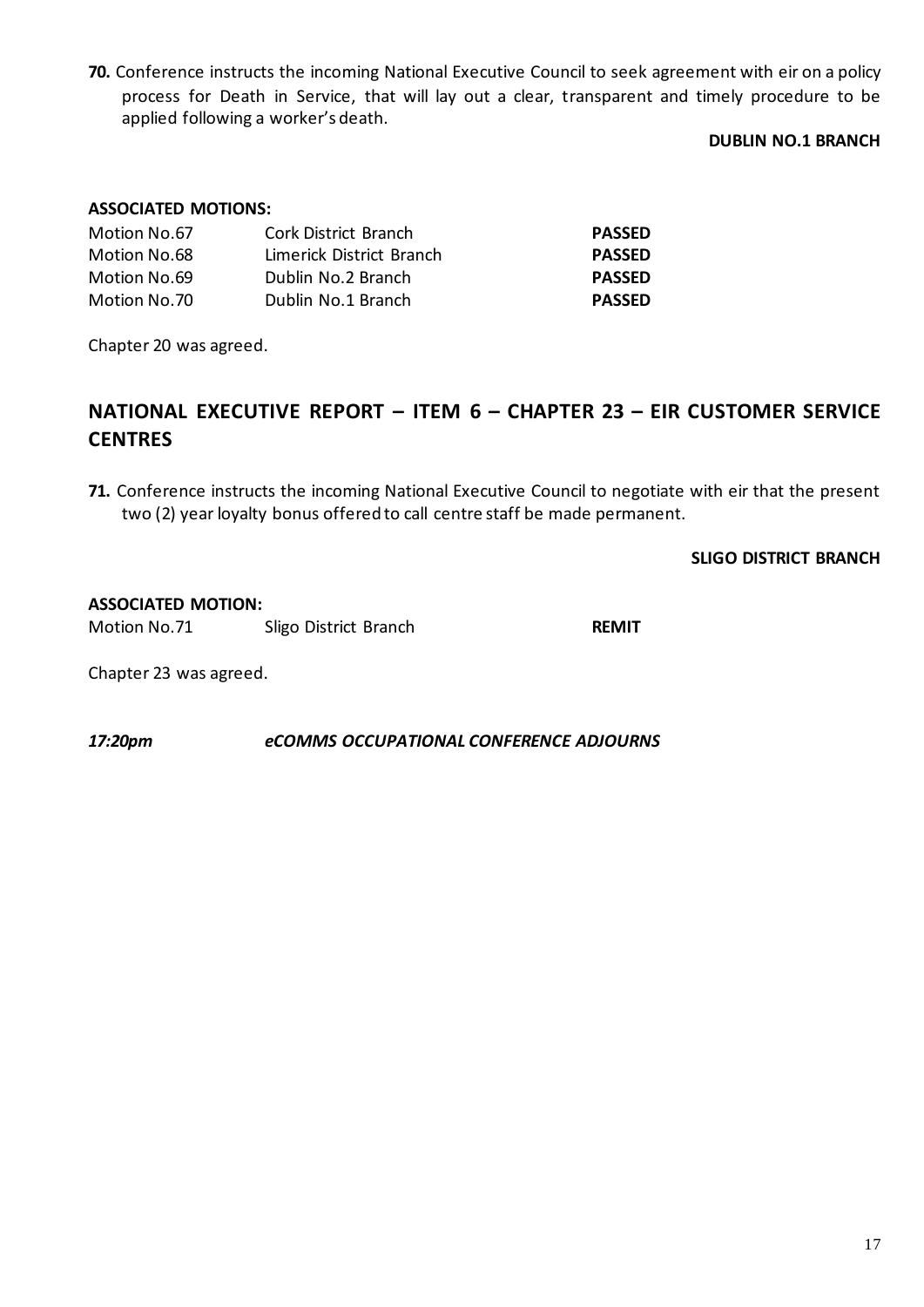# **eCOMMS OCCUPATIONAL CONFERENCE Decisions taken on Thursday, 5th May 2022**

## **NATIONAL EXECUTIVE REPORT – ITEM 8 – CHAPTER 31 – VODAFONE**

There were no Motions associated with this Chapter.

Chapter 31 was agreed.

## **NATIONAL EXECUTIVE REPORT – ITEM 9 – CHAPTER 32 – PHONEWATCH**

There were no Motions associated with this Chapter.

Chapter 32 was agreed.

## **NATIONAL EXECUTIVE REPORT – ITEM 10 – CHAPTER 26 – HEALTH & SAFETY**

**72.** Conference instructs the incoming National Executive Council to ensure that the tools (testing, etc) are to a standard that is expected for our members in eir to undertake their daily work.

#### **GALWAY DISTRICT BRANCH**

#### **ASSOCIATED MOTION:**

Motion No.72 Galway District Branch **PASSED**

Chapter 26 was agreed.

## **NATIONAL EXECUTIVE REPORT – ITEM 11 – CHAPTER 28 – EQUALITY**

**73.** Conference recognises that the current bereavement leave in eir is inadequate, therefore Conference instructs the incoming National Executive Council to engage with eir management to increase Bereavement Leave to such levels as enjoyed by our colleagues in the Civil Service.

#### **DUBLIN NO.2 BRANCH**

**74.** Conference instructs the incoming National Executive Council to negotiate with eir to have sixteen (16) weeks' paid parental leave for all employees to be taken within the first 104 weeks (2 years) of the child's birth.

#### **CORK DISTRICT BRANCH**

**75.** Conference instructs the incoming National Executive Council to negotiate with eir such changes to its Bereavement Policy that would extend the definition of immediate relative to cover inclusion of siblings-in-law, so that members would be granted leave in the event of the death of a sibling-inlaw.

#### **DUBLIN NO.1 BRANCH**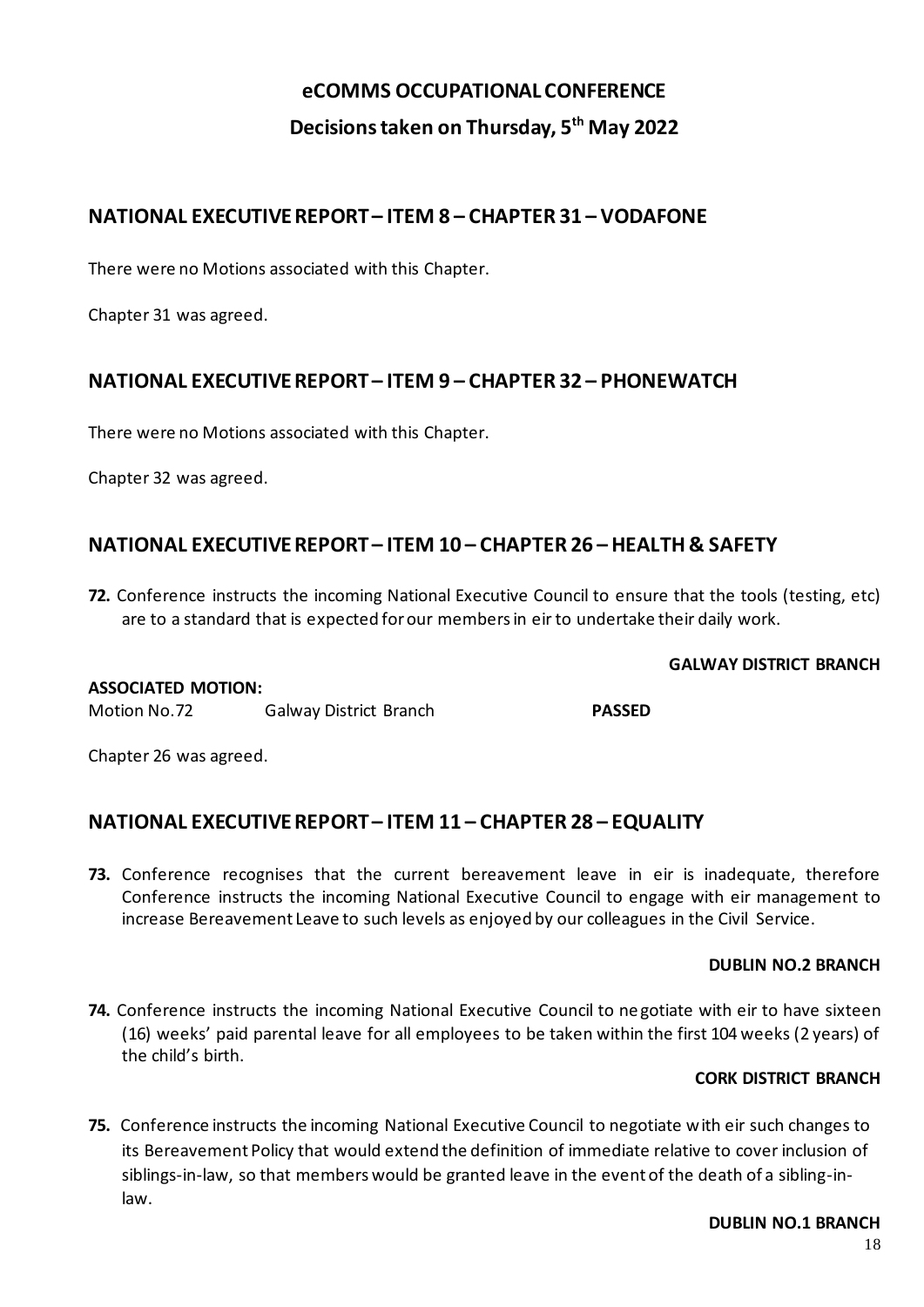**76.** Conference instructs the incoming National Executive Council to engage in discussions with eir management as a matter of urgency to seek to attain meaningful employment within eir for our members who have unfortunately become differently abled as a result of injury or illness.

#### **DUBLIN NO. 2 BRANCH**

#### **ASSOCIATED MOTIONS:**

| Motion No.73 | Dublin No.2 Branch   | <b>PASSED</b> |
|--------------|----------------------|---------------|
| Motion No.74 | Cork District Branch | <b>PASSED</b> |
| Motion No.75 | Dublin No.1 Branch   | <b>PASSED</b> |
| Motion No.76 | Dublin No.2 Branch   | <b>PASSED</b> |

Chapter 28 was agreed.

## **NATIONAL EXECUTIVE REPORT – ITEM 12 – CHAPTER 30 – KN CIRCET**

**77.** Conference, mindful of the high levels of non-fluid work and "no replys" dispatched to the field (that seriously impacts the earning potential of our members), instructs the incoming National Executive Council to pursue a reduction in overall levels of non-fluid work.

#### **KN NETWORKS**

**78.** Conference instructs the incoming National Executive Council to negotiate a % pay increase in line with inflation for our KN Branch Membership.

#### **KN NETWORKS**

**79.** Conference instructs the incoming National Executive Council to pursue a Call-out Allowance and minimum payment for our KN Network members who are requested to respond after-hours to network emergencies.

#### **KN NETWORKS**

#### **ASSOCIATED MOTIONS:**

| Motion No.77 | KN Networks Branch | <b>PASSED</b> |
|--------------|--------------------|---------------|
| Motion No.78 | KN Networks Branch | <b>PASSED</b> |
| Motion No.79 | KN Networks Branch | <b>PASSED</b> |

Chapter 30 was agreed.

## **NATIONAL EXECUTIVE REPORT– ITEM 7 – CHAPTER 29 – REGULATION**

There were no Motions associated with this Chapter.

Chapter 29 was agreed.

#### *12:05pm eCOMMS OCCUPATIONAL CONFERENCE CONCLUDES*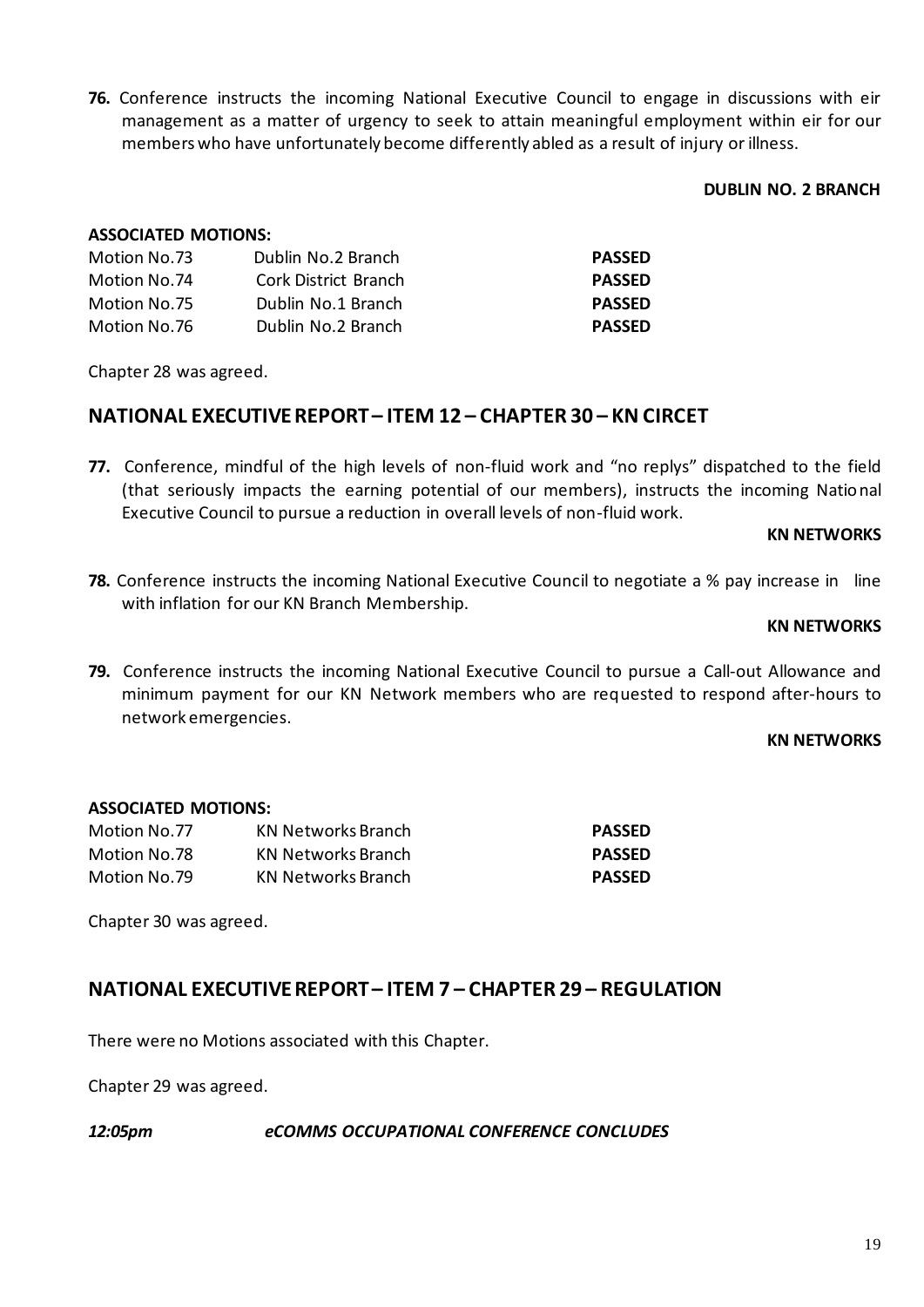## **GENERAL CONFERENCE**

## **Decisions taken on Thursday, 5th May 2022**

## **NATIONAL EXECUTIVE REPORT – ITEM 6 – STATUS OF MOTIONS PASSEDAT BIENNIAL CONFERENCE 2020**

Item 6 was agreed.

## **STANDING ORDERS BALLOTRESULTS 2022**

Tom Prendergast withdrawn from the Standing Orders Ballot.

| <b>DEEMED ELECTED</b>                       |                                   |  |
|---------------------------------------------|-----------------------------------|--|
| <b>Postal/Courier Panel</b><br>eComms Panel |                                   |  |
| Pat Delaney, Limerick District              | Danny Hoare, Dublin Postal Clerks |  |

### **ELECTION OF PRESIDENT**

**Ivor Reynolds Proposed by:** William Meegan, Dublin No. 1 Branch

**Seconded by:** Michael Wall, North-Kerry Postal Branch

Elected unopposed.

#### **NATIONAL EXECUTIVE REPORT – ITEM 7 – CHAPTER 6 – EQUALITY & DIVERSITY**

There were no Motions associated with this Chapter.

Chapter 6 was agreed.

#### **NATIONAL EXECUTIVE REPORT – ITEM 8 – CHAPTER 7 – TRAINING & EDUCATION**

There were no Motions associated with this Chapter.

Chapter 7 was agreed.

Presentation to Carol Scheffer, National Officer

#### **ELECTIONOF VICE-PRESIDENT**

| <b>Frank Donohoe</b> | <b>Proposed by: Paul Kennedy, Galway Postal Branch</b> |
|----------------------|--------------------------------------------------------|
|                      | Seconded by: Pascal Connolly, Sligo District Branch    |

```
Elected unopposed.
```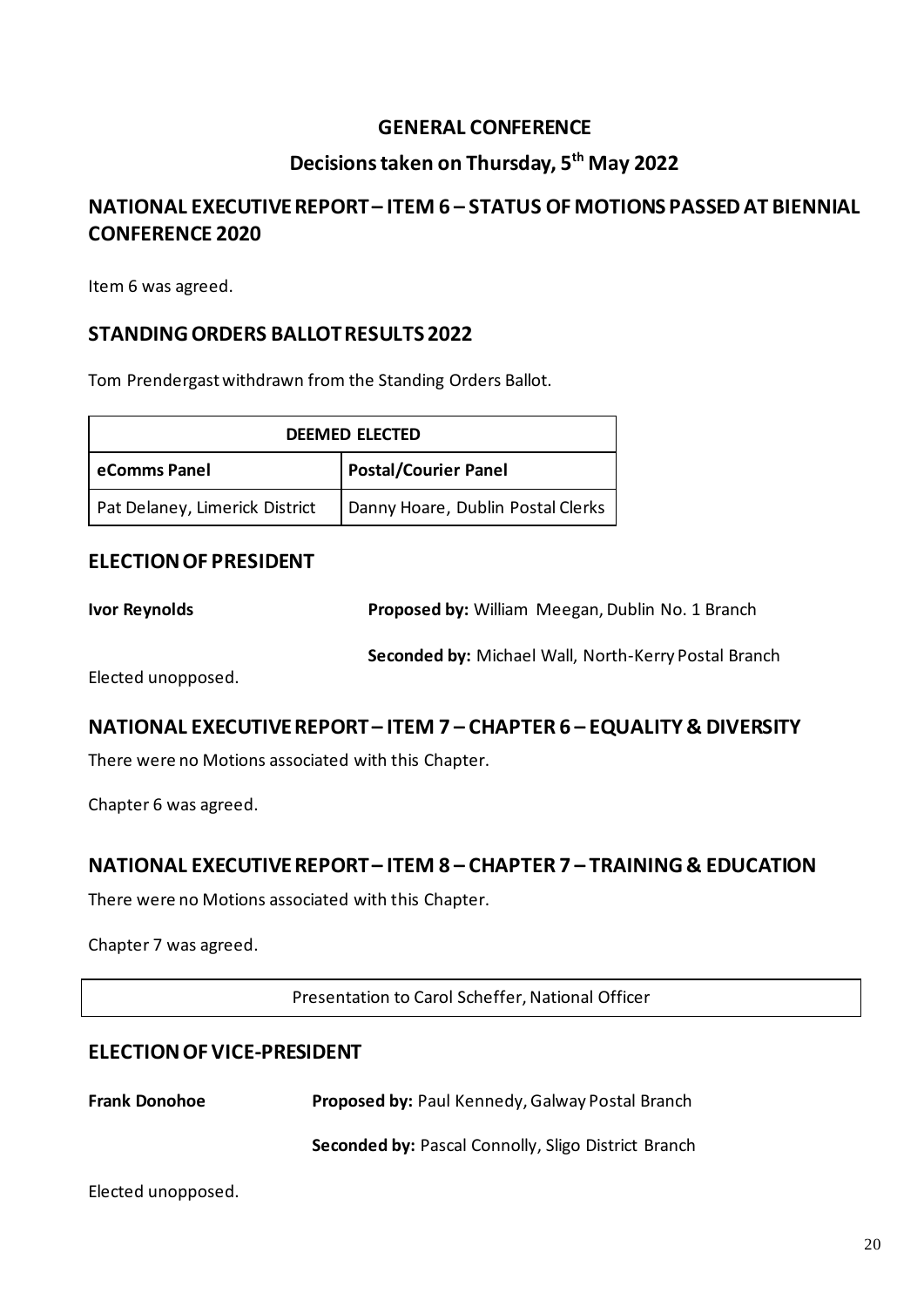## **NATIONAL EXECUTIVE REPORT – ITEM 10 – CHAPTER 9 – HEALTH & SAFETY**

There were no Motions associated with this Chapter.

Chapter 9 was agreed.

## **EMERGENCY MOTIONS**

#### **EMERGENCY MOTION NO.1**

"Due to the extraordinary rise in inflation, our members will be financially worse off after this pay agreement.

To offsetthe financial loss, Conference instructs the incoming NEC to pursue An Post for an additional payment to all its members."

> **Proposed by:** Dundalk Postal Branch **Seconded by:** Cork Postal Clerks Branch

**PASSED**

#### **EMERGENCY MOTION NO.2**

"This Conference instructs the incoming NEC to condemn the actions of UPS management in its harsh, unfair, and punitive treatment of our members in UPS and to fully support a ballot for industrial action, up to and including strike action, should it be necessary."

> **Proposed by:** UPS Branch **Seconded by:** Dublin Postal Delivery Branch

**PASSED**

#### **CLOSING CEREMONY**

Letter from Uachtarán na hÉireann, President of Ireland, Michael D. Higgins (recited by DGS)

Video addresses by:

- INMO
- Alone
- Nursing Homes Ireland
- Hotel Solutions
- Sutton Park School

Remembrance Presentation for Deceased Members and Retired Activists Poem "We Remember Them" recited by Christy Brannigan

Presentation to former CWU President, Mike O'Connor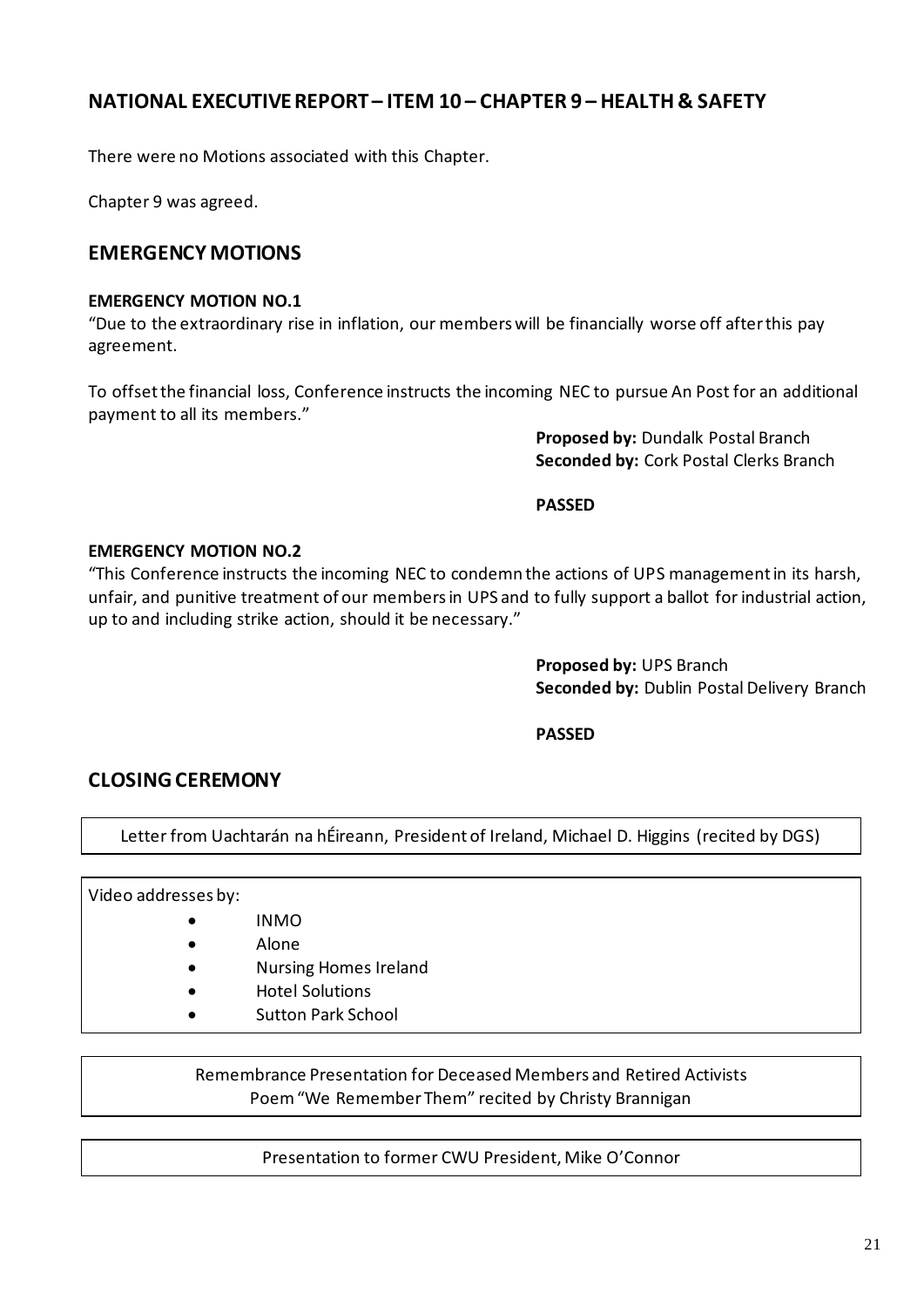## **VOTE OF THANKS TO THE OUTGOING PRESIDENT**

John Dunleavy, Dublin No. 2 Branch, proposed a vote of thanks to Willie Mooney, outgoing President.

Tara Ravenhill, Athlone Postal Branch, seconded.

## **RATIFICATION OF CONFERENCE REPORT & DECISIONS**

Conference Report & Decisions ratified.

"Joe Hill" sung by Pat Compton accompanied by CWU Band

*17:15pm GENERAL CONFERENCE CONCLUDES*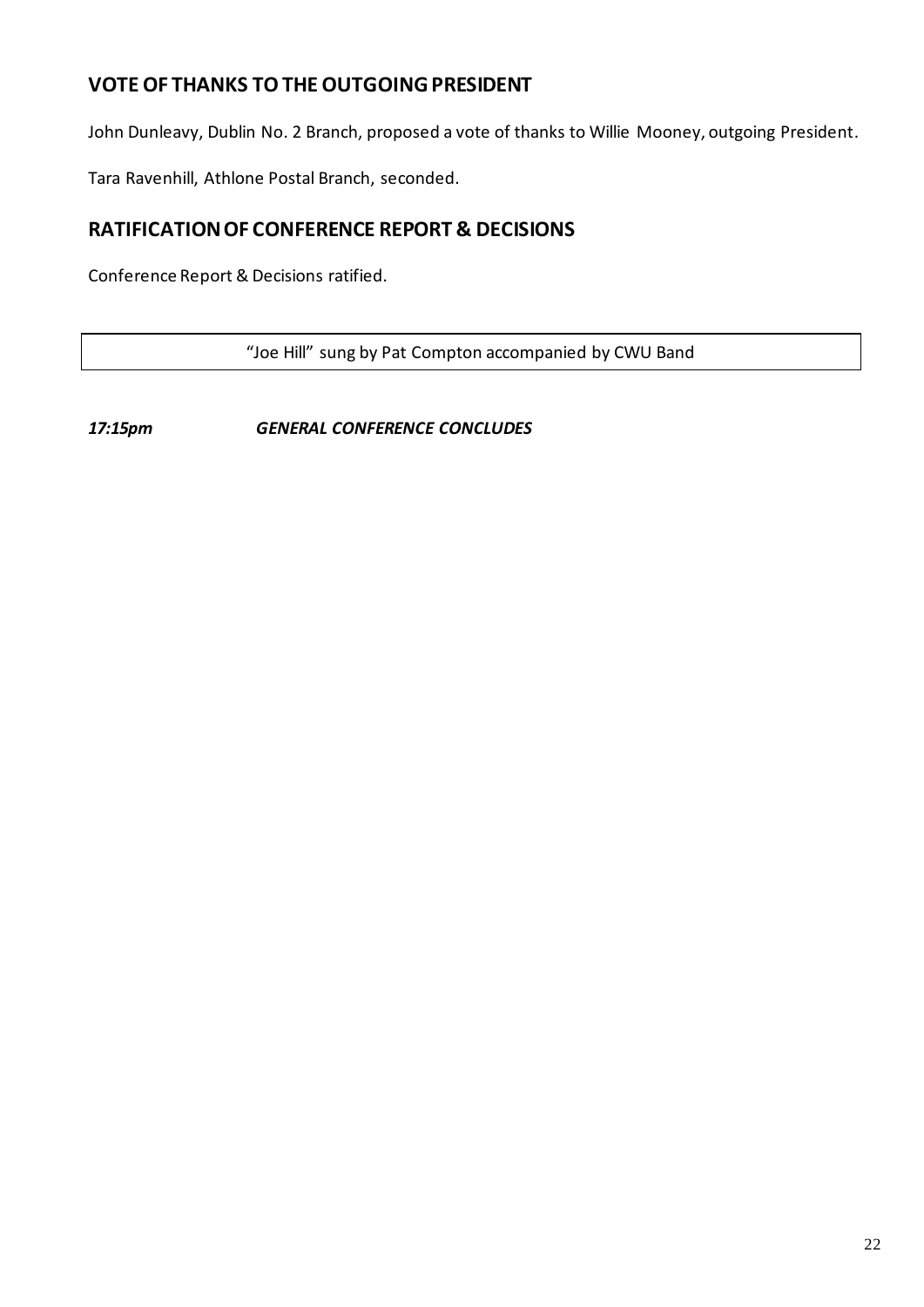## **NEC BALLOT RESULTS 2022-2024**

**Postal/Courier Sector – General Panel**

| <b>Willie Mooney</b>   | 7,858 |
|------------------------|-------|
| <b>Anthony McCrave</b> | 7,447 |
| <b>Jason Caulfield</b> | 7,413 |
| Tara Ravenhill         | 7,208 |
| <b>Frank Donohoe</b>   | 7,154 |
| <b>Ellen Moore</b>     | 7,004 |
| <b>Gerry Sexton</b>    | 6,562 |
| <b>Michael Wall</b>    | 6,542 |
| Adrian Scanlon         | 6,383 |
| <b>Paul Kennedy</b>    | 6,234 |
| <b>Des Hopkins</b>     | 5,284 |
| <b>Deirdre Medlar</b>  | 5,228 |
| Ken Good               | 4,796 |
| Liam O'Callaghan       | 2,758 |
| Catriona Dewane        | 2,575 |
| Kevin Molloy           | 1,986 |
| <b>Tony Harnett</b>    | 1,096 |
| Seán Morrissey         | 1,038 |
| Andrew Kenneally       | 1,012 |

## **Postal/Courier Sector – Women's Panel**

| <b>Elaine Cockburn</b> | - | 7,906 |
|------------------------|---|-------|
|                        |   |       |

**Postal/Courier Sector – Manager's Panel**

| <b>Vincent Kilroy</b> | - | 7,009 |
|-----------------------|---|-------|
| Myles Burke           | - | 974   |

### **Postal/Courier Sector – Private Sector Panel**

| Jonathan Donnelly |  | 7,906 |
|-------------------|--|-------|
|-------------------|--|-------|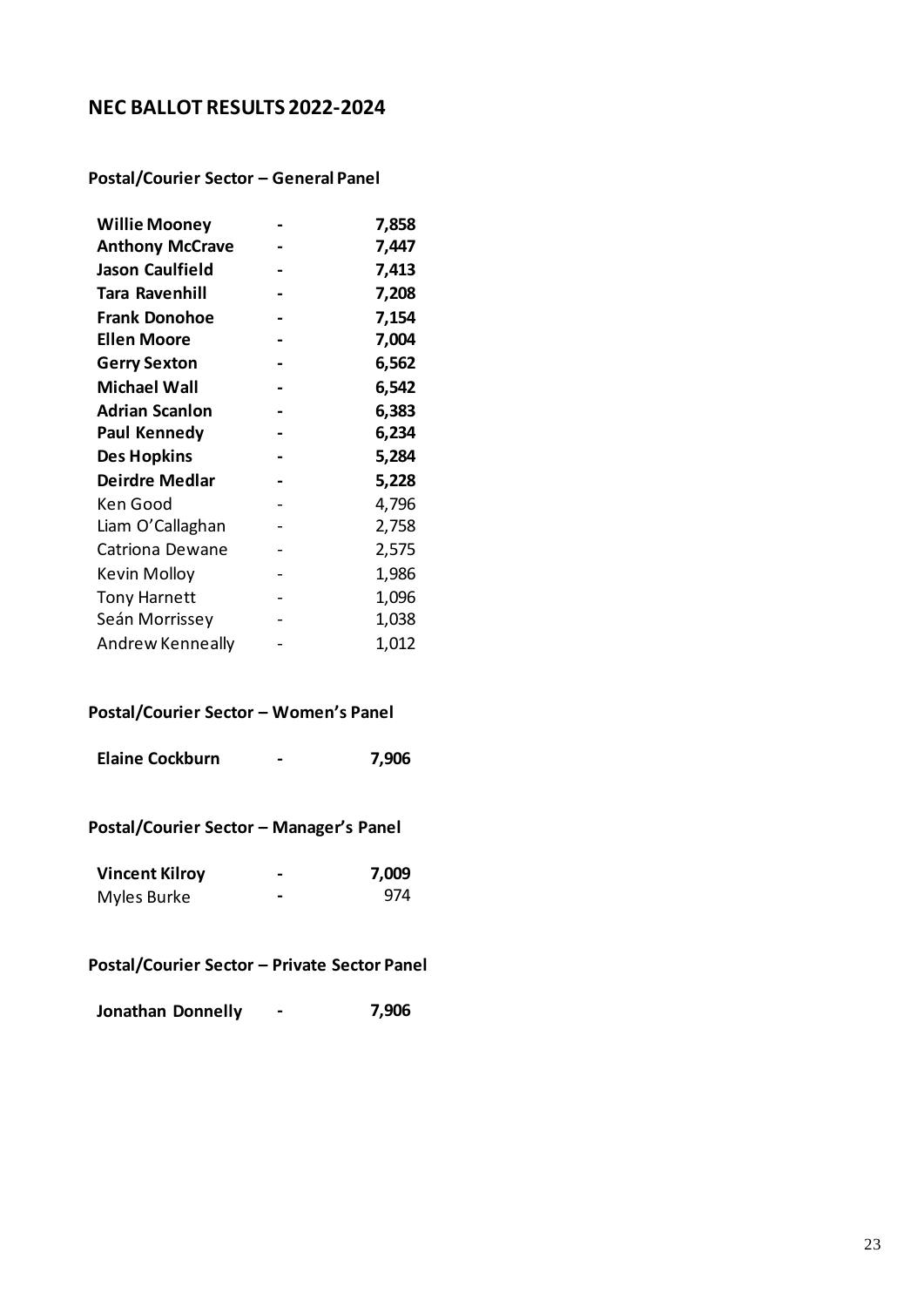#### **eComms Sector – General Panel**

| <b>Pascal Connolly</b> | 2,801 |
|------------------------|-------|
| <b>Alan Dempsey</b>    | 2,801 |
| <b>John Dunleavy</b>   | 2,801 |
| <b>Tom Hayes</b>       | 2,801 |
| <b>Tom Sheehan</b>     | 2,801 |
| <b>Shane Murphy</b>    | 2,680 |
| <b>Ivor Reynolds</b>   | 2,640 |
| <b>Frank Joyce</b>     | 2,328 |
| Seán Tighe             | 2,324 |
| <b>Stephen Elliott</b> | 2,252 |
| Pat Sheridan           | 1,781 |

#### **eComms Sector – Women's Panel**

| <b>Rachel Carton</b> | - | 2,190 |
|----------------------|---|-------|
| Sive Corrigan        | - | 611   |

# **eComms Sector – Manager's Panel**

| <b>Gerry Perry</b> |  | 2,801 |
|--------------------|--|-------|
|--------------------|--|-------|

## **STANDING ORDERS BALLOT RESULTS 2022-2024**

| <b>Postal/Courier Panel</b> |  |           |  |
|-----------------------------|--|-----------|--|
| Danny Hoare                 |  | 7714      |  |
| Gareth Daly                 |  | 7191      |  |
| Tom Prendergast             |  | WITHDRAWN |  |
| eComms Panel                |  |           |  |

| <b>Pat Delaney</b> |  | 5771 |
|--------------------|--|------|
|--------------------|--|------|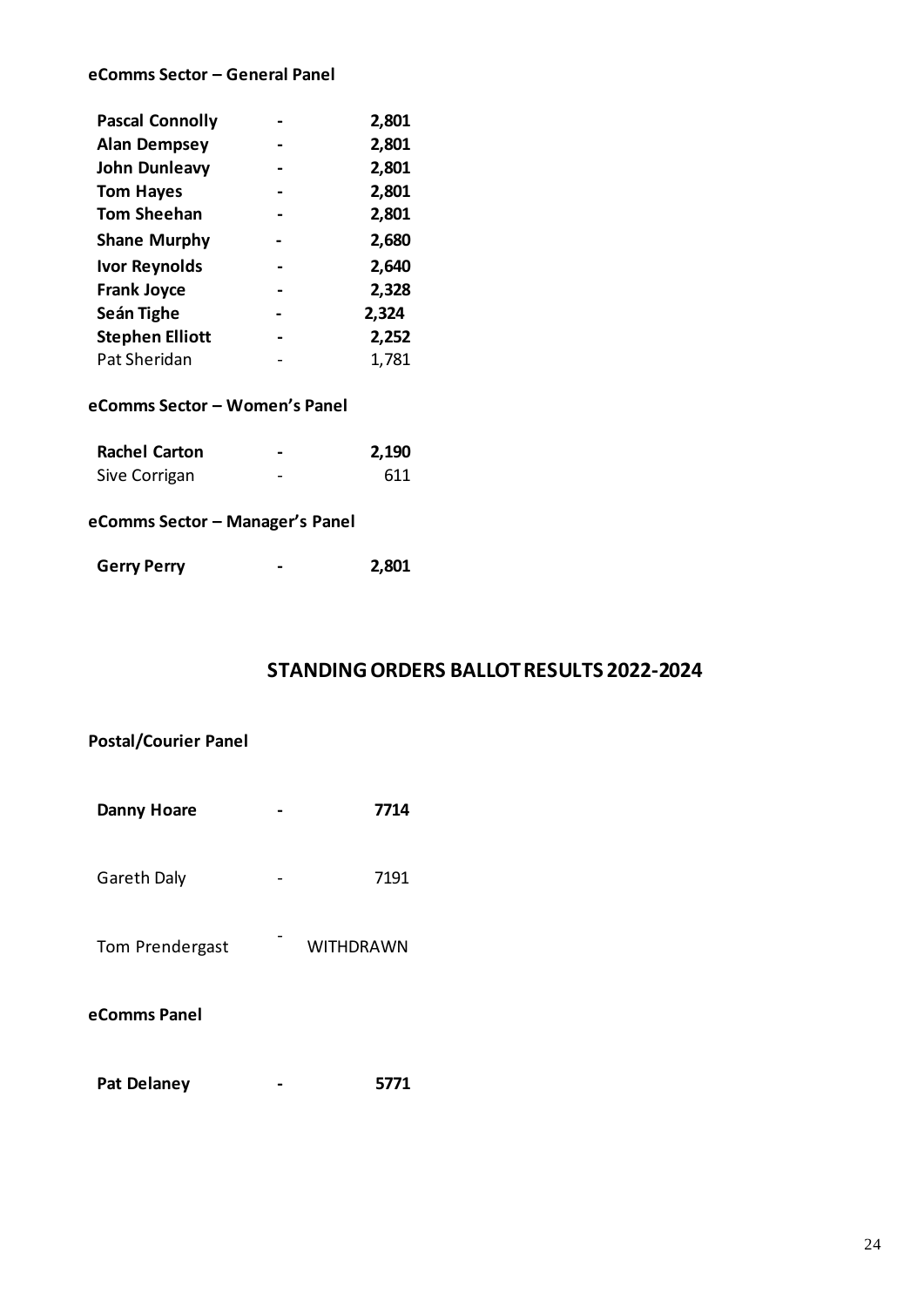# **BRANCH VOTING STRENGTH 2022**

# **Postal/Courier Sector**

| Administrative Managers' Branch    | 170          |
|------------------------------------|--------------|
| An Post Insurance                  | 41           |
| <b>Athlone Postal</b>              | 249          |
| <b>Ballina Postal</b>              | 78           |
| <b>Ballinasloe Postal</b>          | 59           |
| Birr/Roscrea Postal                | 50           |
| <b>Bray Postal</b>                 | 128          |
| Carlow Postal                      | 92           |
| Castlebar Postal                   | 56           |
| Castlerea & District               | 51           |
| Cavan Postal                       | 62           |
| Ck-on-Shannon Postal               | 75           |
| <b>Claremorris Postal</b>          | 42           |
| <b>Clonmel Postal</b>              | 53           |
| <b>Cork Area Postal Managers</b>   | 54           |
| <b>Cork Clerks</b>                 | 56           |
| Cork Postal                        | 471          |
| Donegal South-West                 | 59           |
| <b>DPD Athlone</b>                 | 90           |
| <b>DPD Cork</b>                    | $\mathbf{1}$ |
| <b>DPD Galway</b>                  | 14           |
| Drogheda Postal                    | 102          |
| <b>Dublin Mails Managers</b>       | 125          |
| Dublin Postal Amalgamated          | 1,029        |
| <b>Dublin Postal Clerks</b>        | 399          |
| <b>Dublin Postal Delivery</b>      | 1,406        |
| <b>Dublin Postal Managers</b>      | 78           |
| Dundalk Postal                     | 122          |
| <b>Ennis Postal</b>                | 153          |
| <b>Enniscorthy Postal</b>          | 65           |
| <b>Galway Area Postal Managers</b> | 27           |
| Galway Postal                      | 287          |
| Kells Postal                       | 69           |
| Kilkenny Postal                    | 94           |
| Killarney/Sth-Kerry Postal         | 112          |
| Kilmallock & District              | 49           |
| Letterkenny Postal                 | 98           |
| Lifford/Inishowen                  | 70           |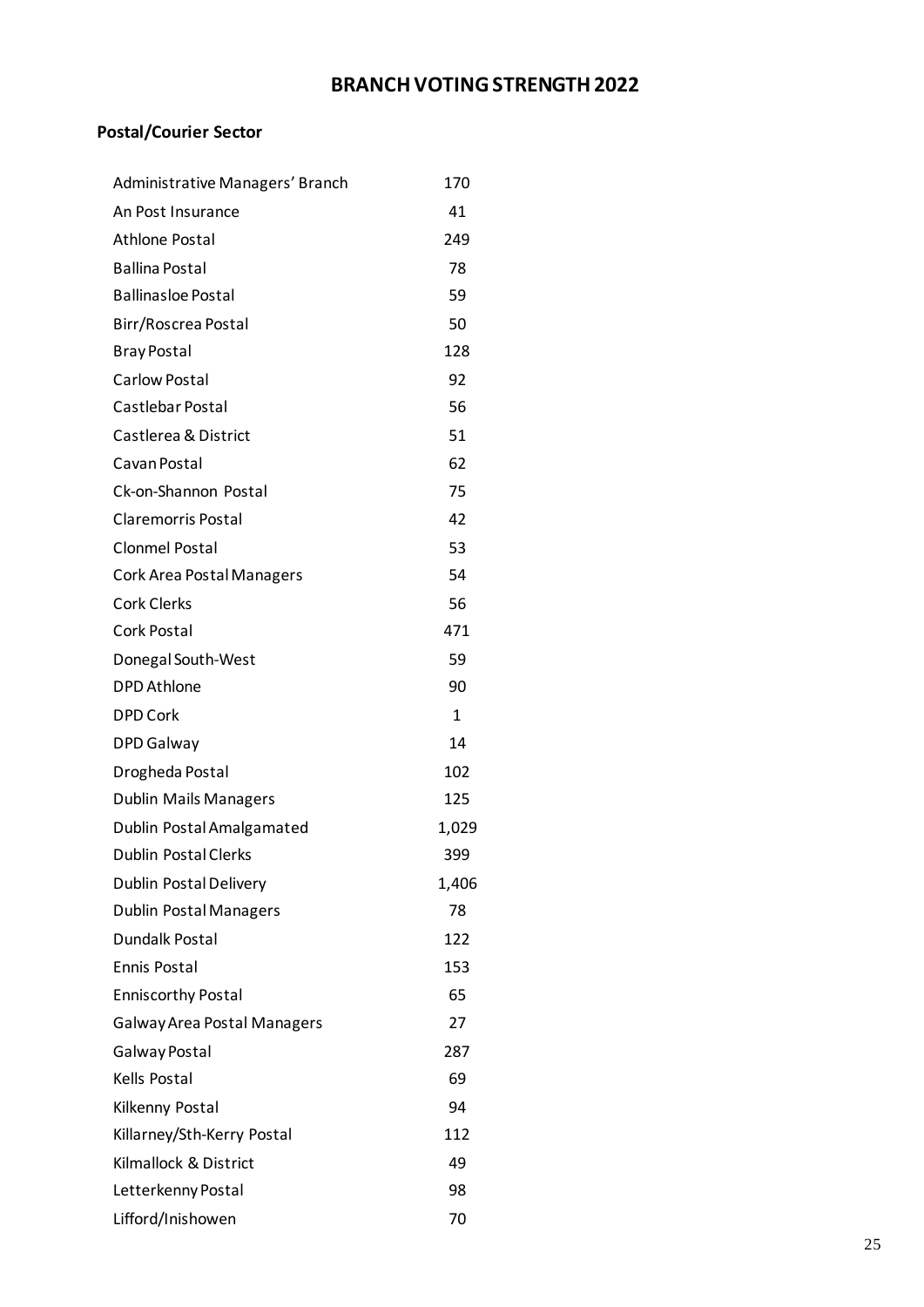| Limerick Postal                  | 235 |
|----------------------------------|-----|
| Longford Postal                  | 60  |
| <b>Mallow Postal</b>             | 135 |
| Monaghan Postal                  | 67  |
| <b>Mullingar Postal</b>          | 124 |
| Mullingar/Dundalk Area Managers  | 45  |
| Naas Postal                      | 203 |
| Navan Postal                     | 77  |
| Nenagh Postal                    | 41  |
| North-Kerry Postal               | 140 |
| Nth-Wexford/Sth-Wicklow Postal   | 87  |
| Portlaoise Postal                | 367 |
| Portlaoise/Naas Area Managers    | 63  |
| Postal Maintenance Branch        | 24  |
| Roscommon Postal                 | 33  |
| Sligo Area Postal Managers       | 18  |
| Sligo Postal                     | 99  |
| <b>Thurles Postal</b>            | 55  |
| <b>Tipperary Postal</b>          | 55  |
| <b>Tuam Postal</b>               | 33  |
| <b>Tullamore Postal</b>          | 68  |
| <b>UPS Ballymount</b>            | 1   |
| <b>UPS Cork</b>                  | 34  |
| <b>UPS Finglas</b>               | 106 |
| <b>UPS Shannon</b>               | 27  |
| <b>UPS Sligo</b>                 | 1   |
| <b>UPS Waterford</b>             | 1   |
| <b>Waterford Postal</b>          | 197 |
| Waterford/Limerick Area Managers | 21  |
| <b>West-Cork Postal</b>          | 91  |
| <b>Westport Postal</b>           | 48  |
| <b>Wexford Postal</b>            | 71  |

#### **eComms Sector**

| <b>Cork District</b>           | 257 |
|--------------------------------|-----|
| Drogheda District              | 95  |
| Dublin No.1                    | 490 |
| Dublin No.2                    | 207 |
| eir National Managers' Branch  | 161 |
| <b>Galway District</b>         | 121 |
| <b>KNN Contractors' Branch</b> | 490 |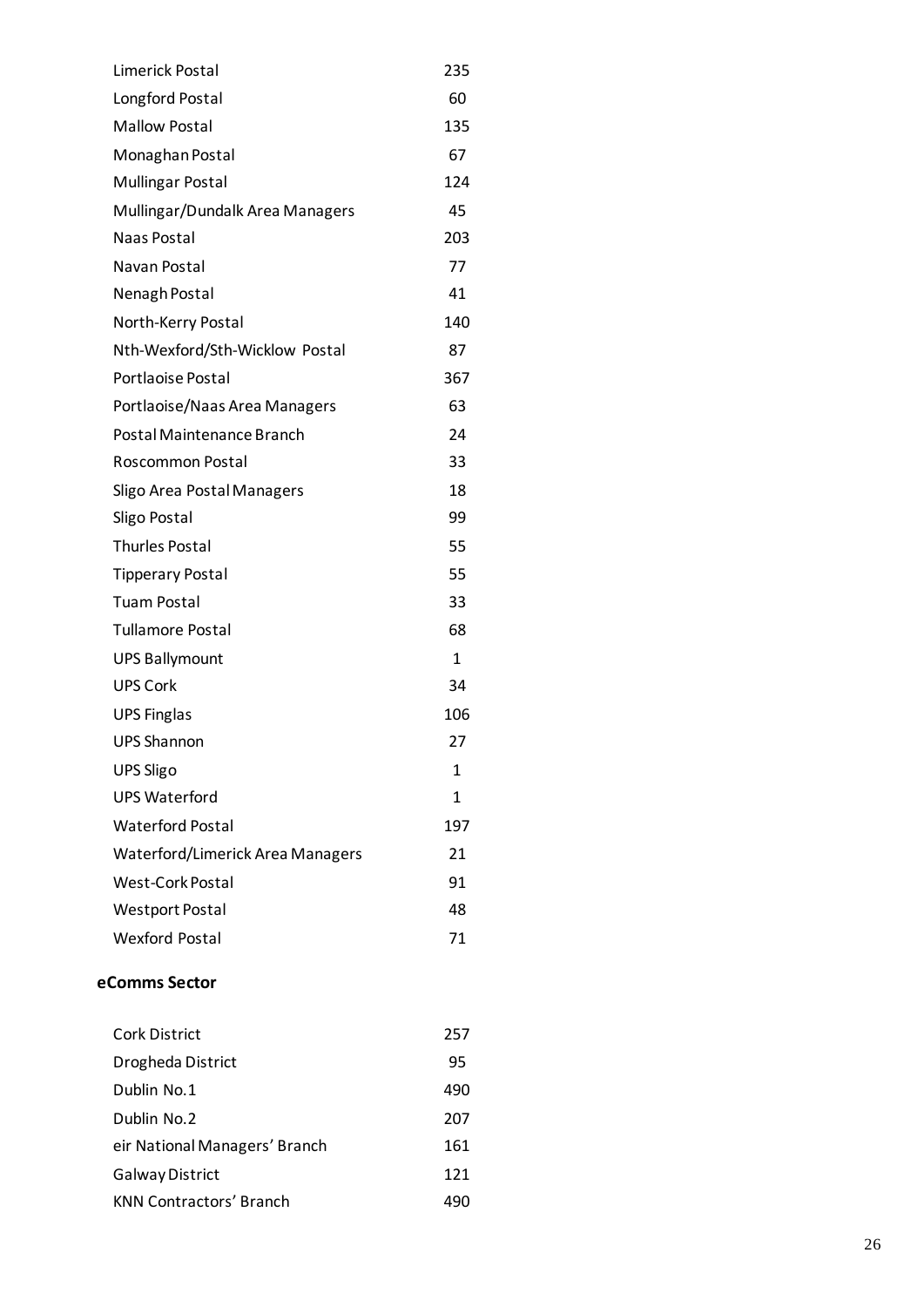| Limerick District                | 216 |
|----------------------------------|-----|
| PhoneWatch                       | 133 |
| Portlaoise District              | 88  |
| Seán Connolly Waterford District | 87  |
| Sligo District                   | 315 |
| Vodafone                         | 215 |
|                                  |     |

#### **P rivate Secto r**

| 3 Ireland                         | 35             |
|-----------------------------------|----------------|
| <b>ABIT Communications</b>        | 3              |
| Accenture                         | $\overline{2}$ |
| <b>BAM FM Ireland</b>             | 1              |
| <b>BillPost</b>                   | 13             |
| <b>BT</b> Ireland                 | 59             |
| <b>Call Centre Branch</b>         | 101            |
| Chill Insurance                   | 1              |
| Ciscom                            | 1              |
| <b>Citizens Information Board</b> | 1              |
| Cork General                      | 3              |
| <b>Cornmarket Group</b>           | 3              |
| Covalen                           | 4              |
| Covidien                          | 3              |
| CWU                               | 7              |
| <b>Cycle Couriers</b>             | 2              |
| Data Ireland                      | 1              |
| DEBRA Ireland                     | 1              |
| Delcom                            | 1              |
| Dell Ireland                      | 1              |
| Denali (WNS)                      | 1              |
| Digital River Ireland             | 1              |
| <b>DPD Couriers</b>               | 1              |
| <b>DPD Ireland</b>                | 1              |
| Dublin Professional & Mgrs        | 13             |
| eComms                            | 8              |
| <b>Fastway Couriers</b>           | 21             |
| <b>FDK Engineering</b>            | 1              |
| First Tech Credit Union           | 8              |
| <b>FM Downes</b>                  | 5              |
| GLS                               | 1              |
| Halligan Insurances               | 7              |
| <b>IBM</b>                        | 11             |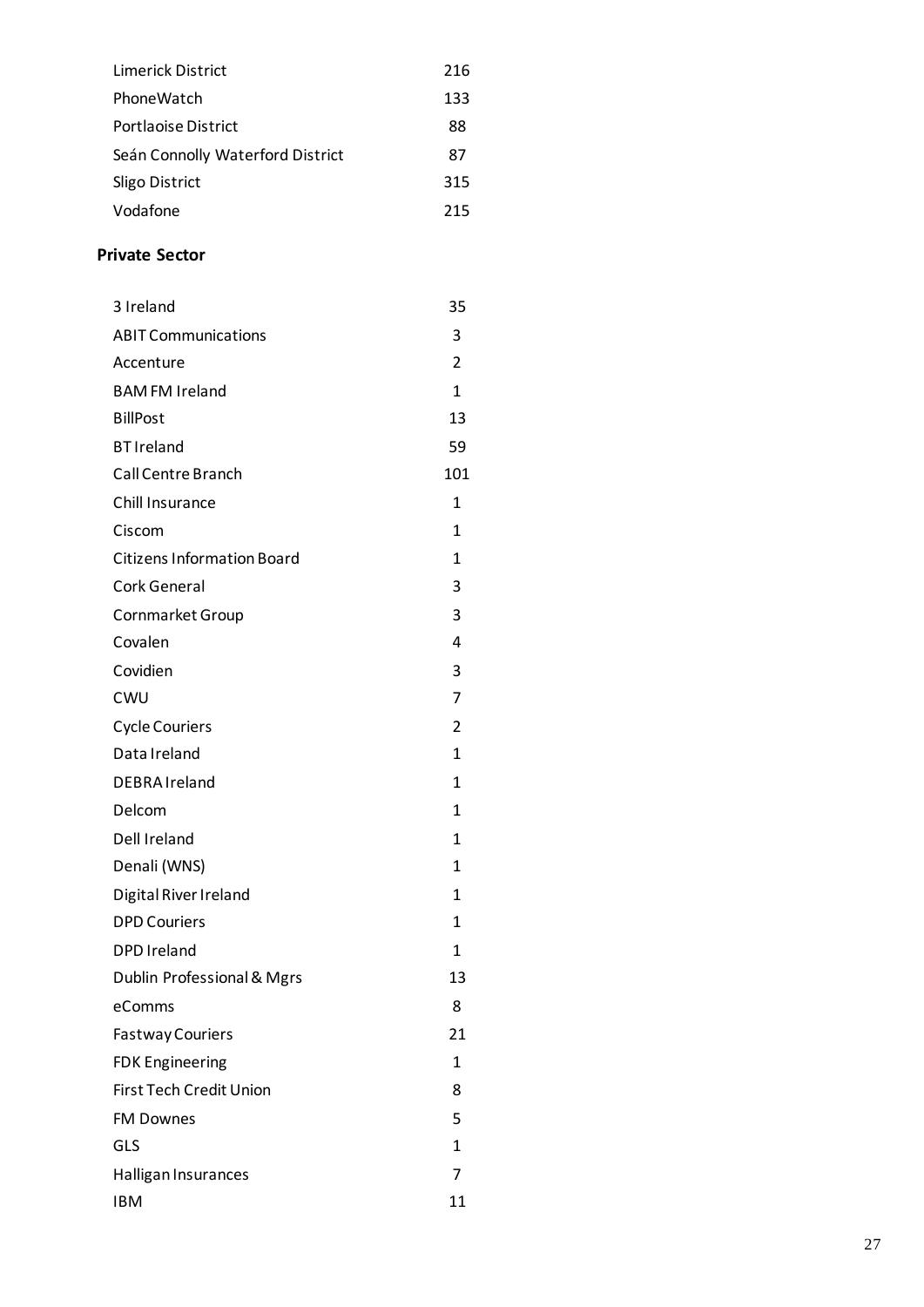| <b>Infosys BPM</b>                | 4              |
|-----------------------------------|----------------|
| Intrum Justitia                   | $\overline{2}$ |
| <b>IPM Potato Group</b>           | 1              |
| Ipsos MRBI                        | 1              |
| Kedington Branch                  | 30             |
| Lufthansa InTouch                 | 5              |
| <b>MCI</b>                        | 5              |
| Nightline                         | 35             |
| Noonan Cleaning                   | 1              |
| <b>PLK Engineering</b>            | 1              |
| <b>PrintPost</b>                  | 8              |
| Regional Broadband                | 1              |
| <b>Relate Care</b>                | 1              |
| <b>Research &amp; Markets</b>     | 1              |
| <b>Rhenus Logistics</b>           | 1              |
| <b>Rigney Dolphin Waterford</b>   | 3              |
| Sabeo                             | 1              |
| Secto Services                    | 9              |
| Sinn Féin                         | 1              |
| Spectrum                          | 1              |
| Susquehanna                       | 1              |
| Symantec                          | 1              |
| Synchro                           | 35             |
| <b>Telecom External Contracts</b> | 6              |
| Translation.ie                    | $\overline{2}$ |
| Unemployed Branch                 | 4              |

# **Delegates to Conference 2022**

## **eComms Sector Delegates**

| <b>Name</b>           | <b>Branch</b>     |
|-----------------------|-------------------|
| Andrew O'Neill        | Cork District     |
| Dónal O'Driscoll      | Cork District     |
| John Barry            | Cork District     |
| <b>Michael Scully</b> | Cork District     |
| Mick Dineen           | Cork District     |
| <b>Bernard Foley</b>  | Drogheda District |
| Sive Corrigan         | Drogheda District |
| Abiola Olayokun       | Dublin No.1       |
| David Stack           | Dublin No.1       |
| Deirdre O'Hara        | Dublin No.1       |
| Dejan Grkcevic        | Dublin No.1       |
| Pat Broderick         | Dublin No.1       |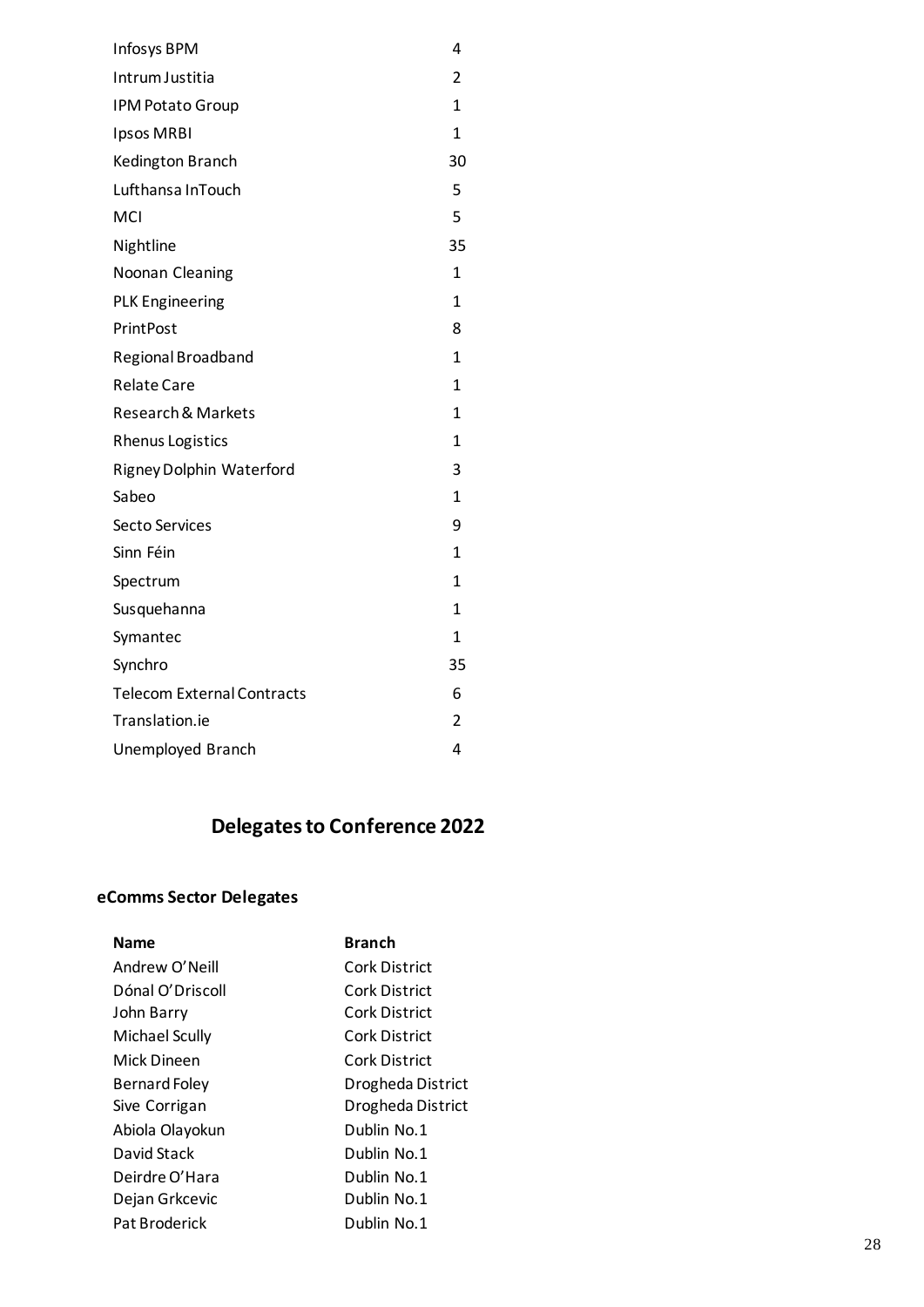Rachel Carton Dublin No.1 Will Meegan Dublin No.1 Anthony Farrelly **Dublin No.2** Barry Shankland Dublin No.2 Patrick Feeney Dublin No.2 Yvonne Heffernan Dublin No.2 Andy O'Neill eir National Managers Christopher Tyrrell eir National Managers William Slevin **eir National Managers** Martin Regan Galway District Seán Tighe Galway District Christy Rowland Galway District James Crowley Limerick District Jeremiah Daly Limerick District John Andrew Cahillane Limerick District Patrick Teahan Limerick District Alan O'Keeffe PhoneWatch Anthony Cuddihy PhoneWatch John McEvoy **PhoneWatch** P.J. McNicholas Portlaoise District Paul McKelvy **Portlaoise District** Patrick Duggan Seán Connolly Waterford District Aaron Molloy Sligo District Ciara Wade Sligo District Damien Duignan Sligo District Joseph Brennan Sligo District Michael McKenzie Sligo District Caroline Schween Vodafone Edward Flannery Vodafone Marc Blackett Vodafone

#### **Postal/Courier Sector Delegates**

| Name              | <b>Branch</b>                  |
|-------------------|--------------------------------|
| Myles Burke       | <b>Administrative Managers</b> |
| Niall Phelan      | <b>Administrative Managers</b> |
| Sinead Power      | An Post Insurance              |
| Fiona Smyth       | An Post Insurance              |
| Caroline Heavin   | Athlone Postal                 |
| Gareth Daly       | Athlone Postal                 |
| Peter Conlon      | Athlone Postal                 |
| Robert Keegan     | Athlone Postal                 |
| John Armstrong    | <b>Ballina Postal</b>          |
| Michael Brannelly | Ballina Postal                 |
| Ann-Marie Murray  | <b>Ballinasloe Postal</b>      |
| Paul Bleahan      | Ballinasloe Postal             |
| John Lyons        | Birr/Roscrea Postal            |
| Tom Murtagh       | Birr/Roscrea Postal            |
| Barry Keogh       | <b>Bray Postal</b>             |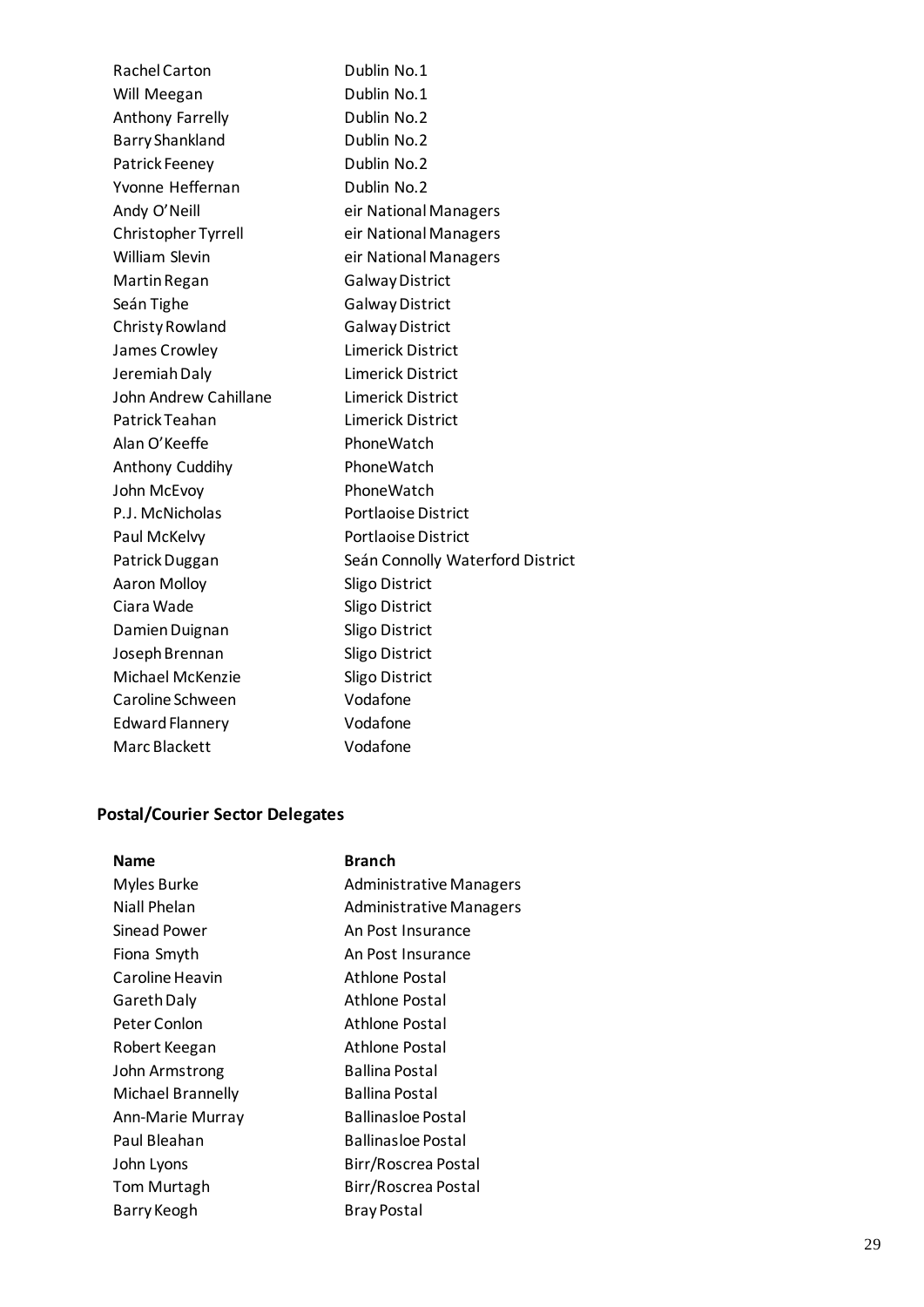Darren Clucas Bray Postal Bernard Doyle Carlow Postal John Byrne Carlow Postal Eddie Heslin Se án Murtagh Carrick Michael Brophy Castlebar Postal Stephen Lynch John Bligh Castlerea & District Postal John Sharkey Castlerea & District Postal Alan Mc Loughlin Cavan Postal Matt Finnegan Cavan Postal Pat Butler Claremorris Postal Brian Coffey Clonmel Postal Bridget Peters Clonmel Postal Gerard Lynch Cork Area Postal Man agers Paul Hurley **Cork Area Postal Managers** Denis McCarthy Cork Postal Des Hopkins Cork Postal Eamonn Browne Cork Postal Fiona Quinlan Cork Postal Gavin Aston **Cork Postal** Jason Radford Cork Postal Ray Hallissey Cork Postal Maxine Scanlon Cork Postal Clerks William O ' Hugh Quinn Donegal South -West Postal P . D Ciarán Reilly Patrick Reilly **Drogheda Postal** Frank Burk e Brendan Keating Pat Hawkins **National State Communist Pat Hawkins** Paul Keenan Sharon Kell Stephen Comiskey-O'Keeffe Dubl Brian Deegan Dublin Postal Clerks David Bell Dublin Postal Clerks David Meehan Dublin Postal Clerks David Sheehy Dublin Postal Clerks Joseph Daly

-on -Shannon Postal -on -Shannon Postal Castlebar Postal Callaghan Cork Postal Clerk s . Crawford **Donegal South-West Postal** Drogheda Postal Dublin Mails Man ager Dublin Mails Manager s Keenan Dublin Mails Manager s Anthony Larkin Dublin Postal Amalgamated Brian Ryan **Dublin Postal Amalgamated** Lesley Sheridan Dublin Postal Amalgamated Mark Browne **Dublin Postal Amalgamated** Paul Darcy **Dublin Postal Amalgamated** Paula Martin **Dublin Postal Amalgamated** Pauline Breen Dublin Postal Amalgamated Russell Gummerson Dublin PostalAmalgamated Dublin Postal Amalgamated Dublin Postal Amalgamated Tony McGrath Dublin Postal Amalgamated William Ellis **Dublin Postal Amalgamated** Dublin Postal Clerks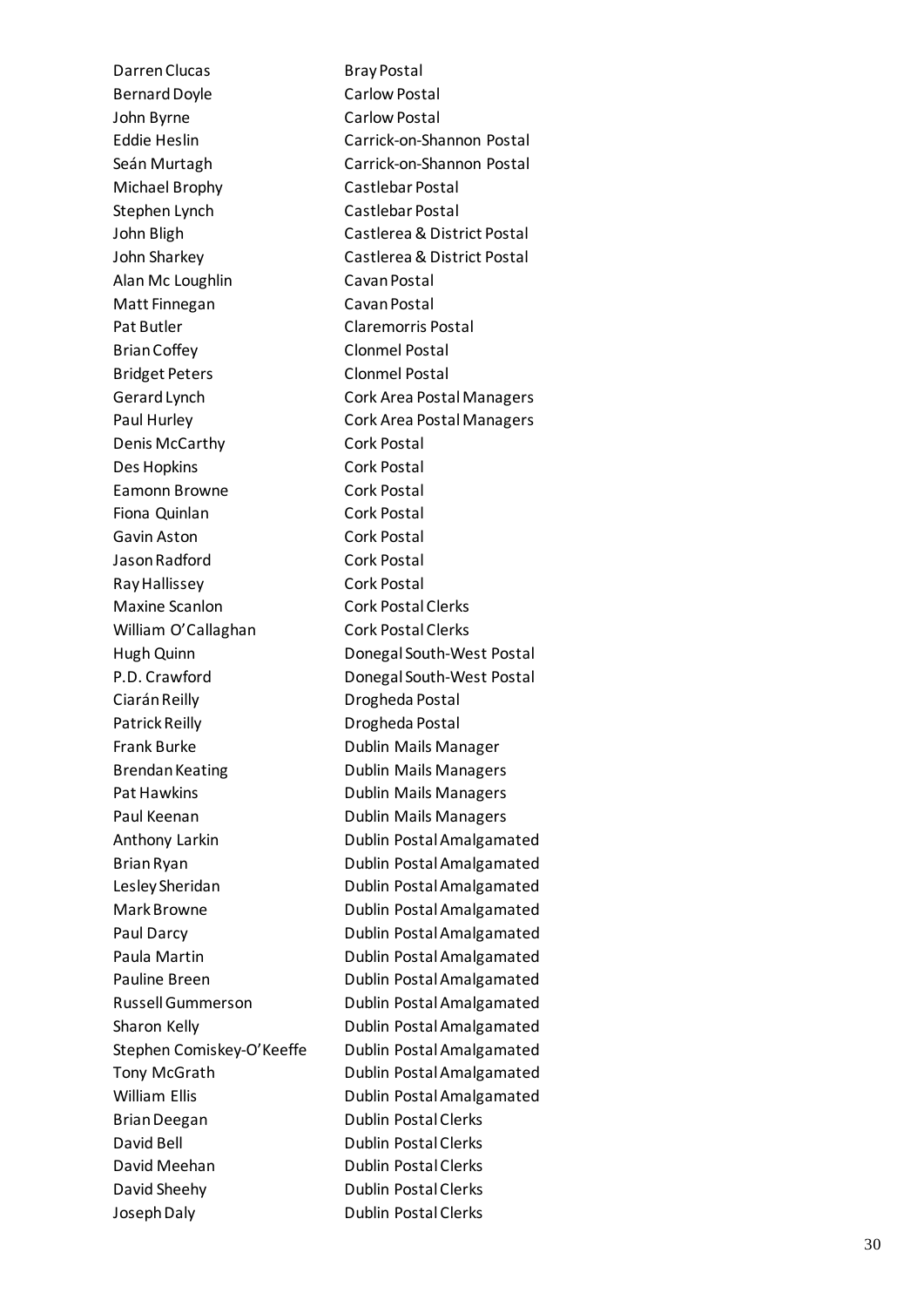Ian O Joe McDonald **Richard Edgeworth** Seán Berry Seán O'Donnell **Colin Moore** Damien Babington **Dundalk Postal** John McCoy **Dundalk Postal** Mark Gilmore **Dundalk Postal** Leonard Coote Derek Horan **Ennis Postal** James Hassett **Ennis Postal** Mart in D P aul O Damien Corcoran Galway Postal Geraldine Thompson Galway Postal Paul Pender Galway Postal Tom Geraghty Galway Postal Catherine Farrell Kells Postal Peter Duffy **Kells Postal** John MacClean Kilkenny Postal Seán Morrissey Andrew Kenneally John O Tom O'Donoghue Tony Harnett Kilmallock Postal Liam O 'Grad Michael Gallagher S éamus McLaughli Dermot Leddin Limerick Postal Gerard Hanrahan Limerick Postal Niall McGowan Limerick Postal Ray Neville **Limerick Postal** Ben Marsh Longford Pos tal

Andrew Keehan Dublin Postal Delivery Branch Colm Byrne **Dublin Postal Delivery Branch** David Thornton **Dublin Postal Delivery Branch** Greg Mulhall **Greg Mulhall Dublin Postal Delivery Branch** 'Rourke **Dublin Postal Delivery Branch** Dublin Postal Delivery Branch Karl Donohoe **Dublin Postal Delivery Branch** Keith Butler **Dublin Postal Delivery Branch** Kevin Keatinge **Dublin Postal Delivery Branch** Michael Kearney Dublin Postal Delivery Branch Paul Syder **Dublin Postal Delivery Branch** Dublin Postal Delivery Branch Dublin Postal Delivery Branch Seán Boylan **Dublin Postal Delivery Branch** Seán Coultry **Dublin Postal Delivery Branch** Dublin Postal Delivery Branch William Keehan Mandoo Bublin Postal Delivery Branch Dublin Postal Managers Jim Gaynor Dublin Postal Managers Ennis Postal Enniscorthy Postal Enniscorthy Postal William Bell Galway Area Postal Managers Kilkenny Postal Killarney/South -Kerry Postal 'Shea Killarney/South-Kerry Postal Kilmallock Postal Letterkenny Postal Lifford/Inishowen Postal n Lifford/Inis howen Postal Patrick Creamer Longford Postal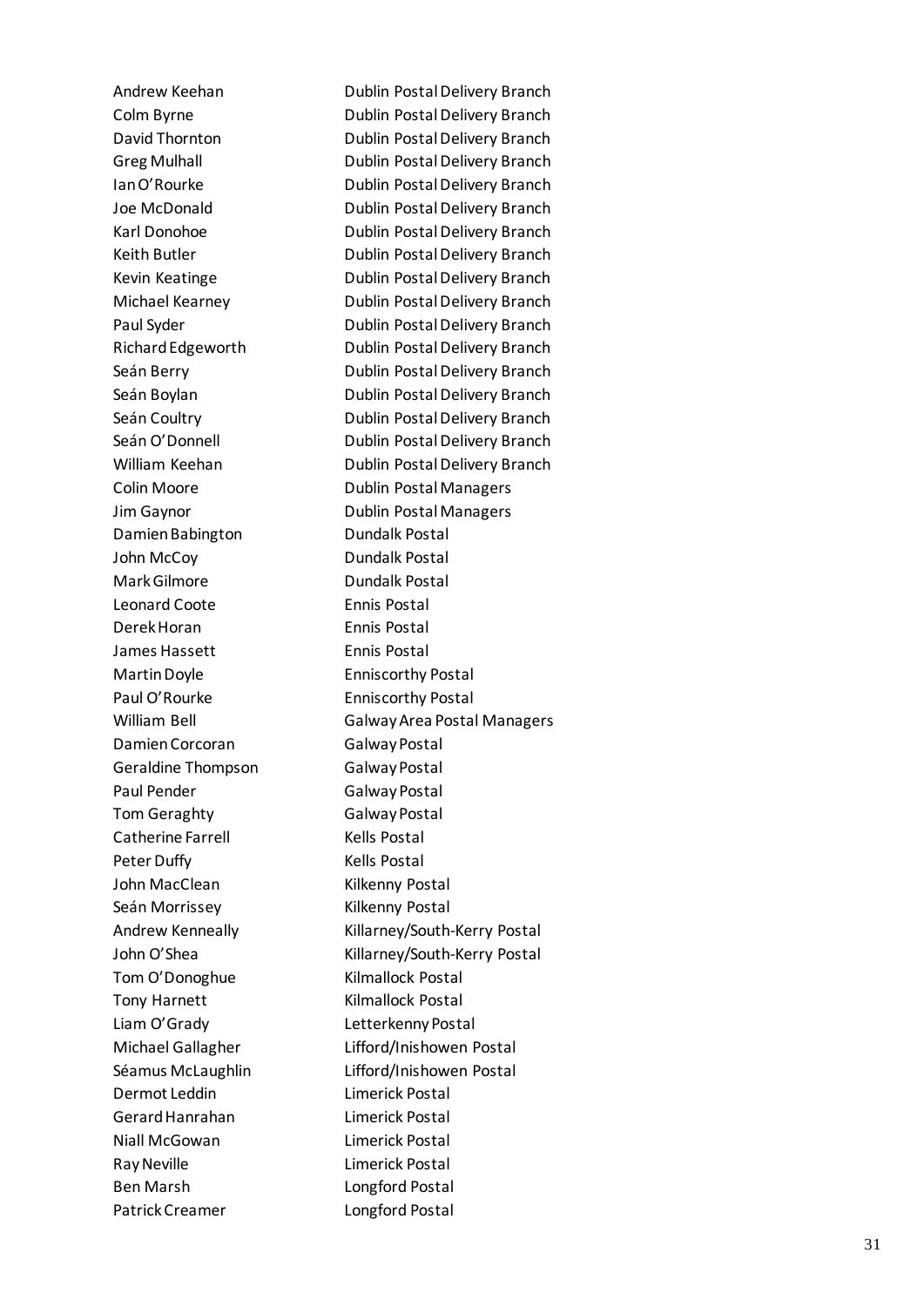Anthony Cronin Mallow Postal Timothy Noonan Mallow Postal Aidan McCormack Monaghan Postal Kieran Keenan Monaghan Postal Gordon Ward Mullingar Postal **Ray McDonnell** Mullingar Postal Martin Duffy / Dundalk A rea Managers Marie Kelly Naas Postal Patricia Power Naas Postal Ray Murphy Naas Postal Tom Behan Naas Postal Mark Brady Navan Postal Ronan Murtagh Navan Postal Bert Nevin Nenagh Postal Alan McCormack North-Kerry Postal Paul O'Sullivan Nort h -Kerry Postal William O'Sullivan North North-Kerry Postal Kevin Molloy Nth-Wexford/Sth-Wicklow Postal Phil McKeon Nth-Wexford/Sth-Wicklow Postal Clare Delaney **Portlaoise Postal** David Kelly **Portlaoise Postal** Don White **Portlaoise Postal** Patrick Rafferty **Portlaoise Postal** Tom Prendergast Portlaoise Postal Ann Burke Portlaoise /Naas Area Managers Willie Kehoe Portlaoise/Naas Area Managers Maurice Noonan Postal Maintenance Branch Adrian Coyle **Roscommon Postal** Patrick Bohan Sligo Postal Declan Ryan Thurles Postal Fergal Horgan Thurles Postal Jer Harnett Tipperary Postal Michael Ryan Tipperary Postal Jarlath Fallon Tuam Postal Colin Boland Tullamore Postal Paul Sheehy **Tullamore Postal** Anthony Hora n Waterford Postal ChrisJones Waterford Postal Peter O 'Dwye r Waterford Post al Breeda Galvin West-Cork Postal Declan Fitzgerald West-Cork Postal Paul Farren Westport Postal Patrick Meyler Wexford Postal Philip Canning Wexford Postal

#### **P r ivate Secto r Delegates**

**Name Branch** Matthew Rogers BT Ireland Christoph

DPD Ireland